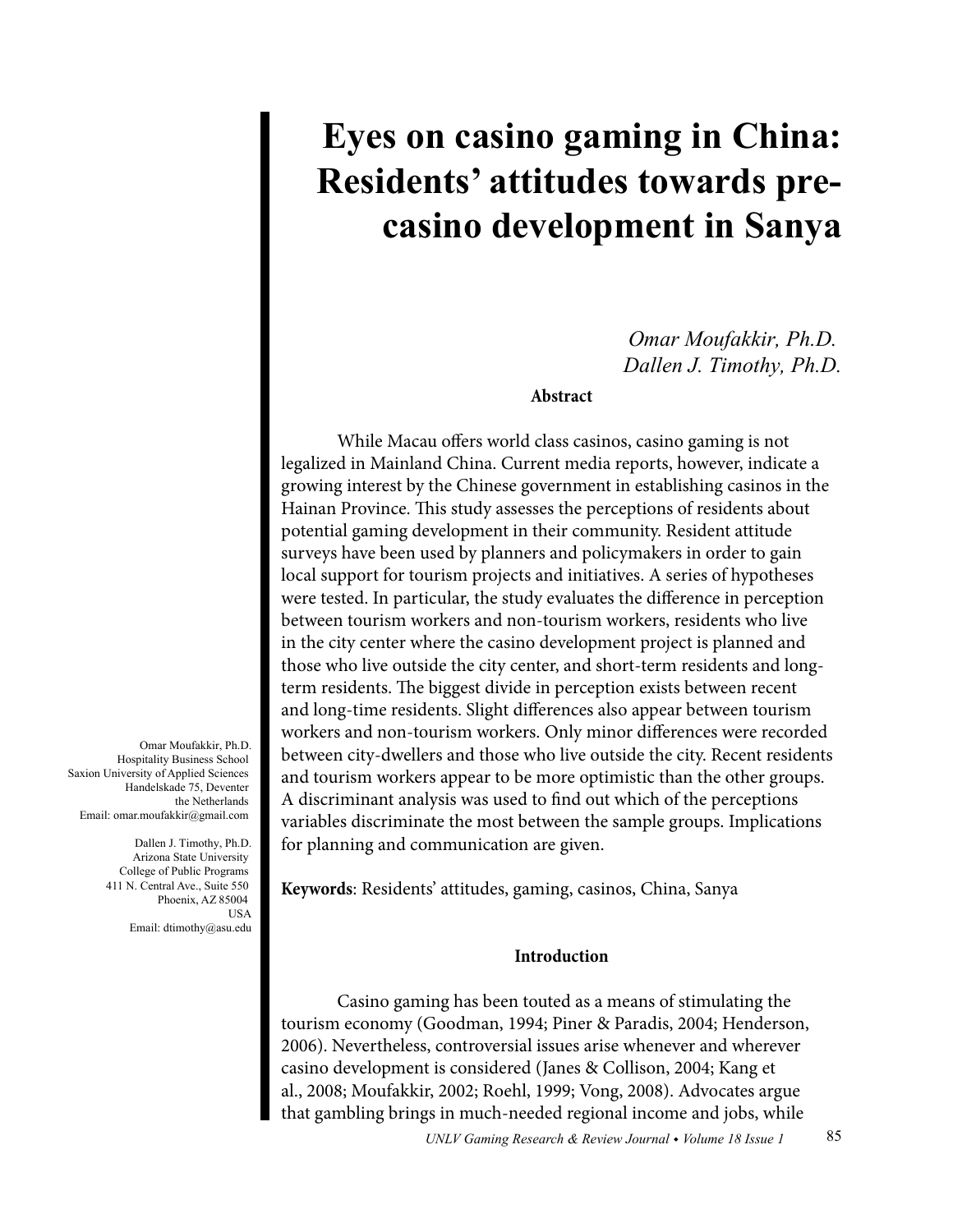opponents argue that it harms communities, families and individual lives (Wan, 2012).

Over the past three decades, gambling has grown rapidly and gained popularity all over the world. Despite the proliferation of casinos, gambling is still a controversial activity in many places, including China. Although the Chinese are known for their propensity for gaming (Blaszczynski, Huynh, Dumlao, & Farrell, 1998), casino gaming is illegal in Mainland China (Mainland China does not include Hong Kong, Macau and Taiwan). Thus, Chinese wishing to play in casinos are required to travel abroad or to Macau. Recently, however, Hainan province is exploring gaming as a potential revenue source by bringing more tourists to the region and keeping gaming expenditures at home in China (e.g., What's on Sanya, 2013; echinacities, 2013; Reuters, 2013).

Gaming as a source of entertainment and leisure has existed in Asia for centuries. In many Asian cultures, betting-type games are an integral part of people's lives. Asian countries are awakening to the potential of commercial gaming and finding innovative models to attract players from across Asia and the globe, as many countries believe gambling to be a lucrative source of revenue. Traditional gambling in Asia included sports betting, animal races, cards, and cockfights. Asians used to gamble at home, on the streets, and in some traditional simplified versions of casinos (Hsu, 2006). For instance, Macau has a gaming history dating back to the 19th century and was a monopoly-based jurisdiction with Stanley Ho's company holding the sole concession for casino gaming from 1962 to 2002. The first casino opened in South Korea in 1967. Following this, the market was dominated for many years by the Paradise Group. Malaysia opened its Genting Highlands casino in 1971. The Philippines created a regulatory framework for casinos under President Marcos in 1976, despite having a grey casino market since the 1930s (Ashton & Korpi, 2008).

According to Koh (2004), the Asian share of world revenue from gaming was 22.4 percent in 2004. It was 29.2 percent in 2010, and it is forecast to reach 43.4 percent in 2015 (Global Gaming Outlook, 2015). Gambling has become an important part of the tourism economies of several Asian countries since 1999, including South Korea, Cambodia, Malaysia, the Philippines, Myanmar, Nepal, India, Sri Lanka, Singapore, Vietnam, and Macau, with several more countries considering adopting casinos as a way of drawing foreign tourists (Ashton & Korpi, 2008; Kang & Hsu, 2000). The American Gaming Association estimated that casino gambling revenues in Asia will likely surpass those in the USA in the next several years, measuring in the billions of dollars annually (Blume, 2008).

At the time of writing, Macau is the only place in China where casinos are legal. In 2002 Macau had 11 casinos; it counts 35 casinos today (Gaming Inspection and Coordination Bureau, 2013). The lack of gaming opportunities in other parts of China has stimulated the growth of casinos in Myanmar and Vietnam near the borders of China. Taiwan, too,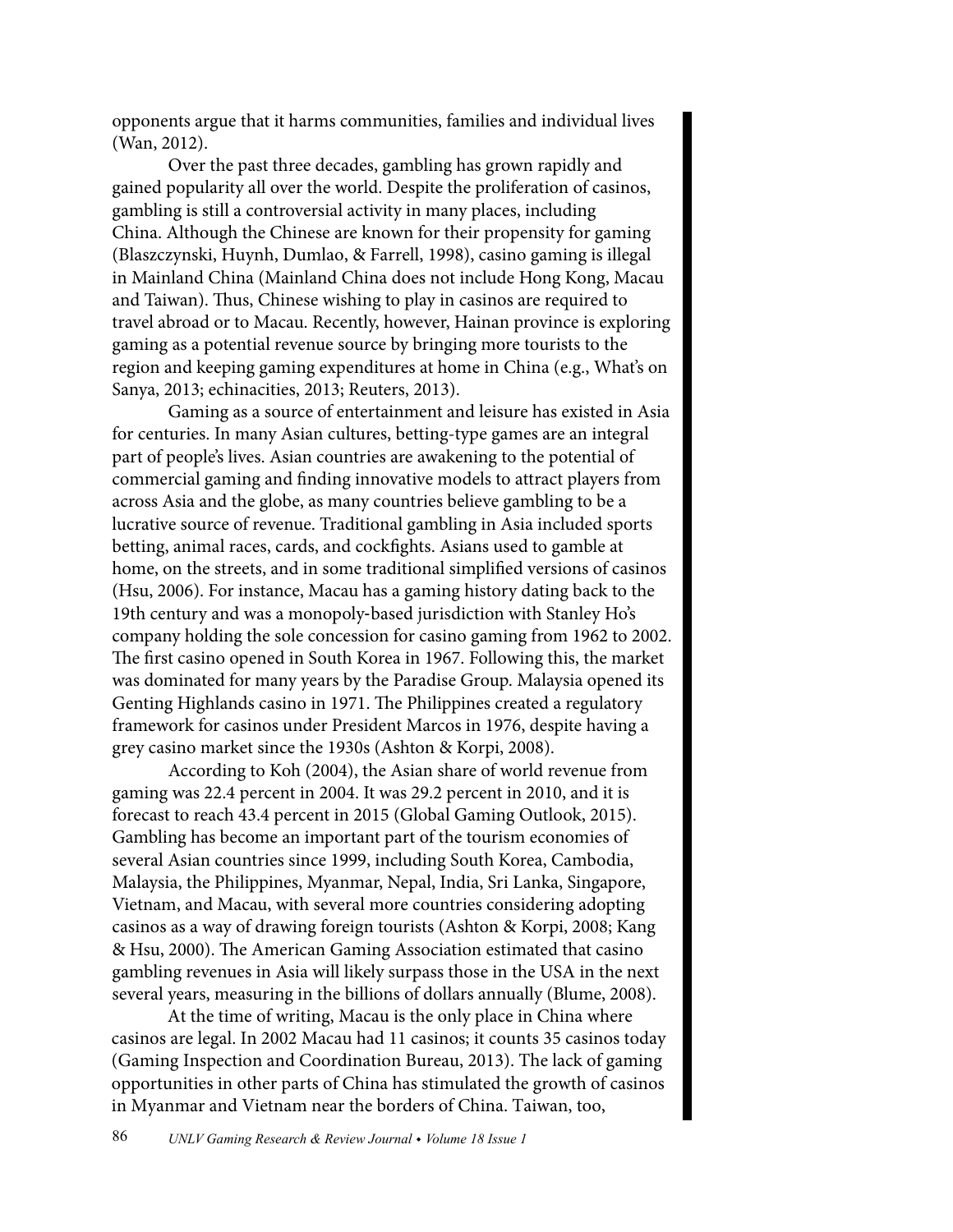where gambling is still illegal on the mainland but legislative maneuvers are beginning to allow it on the peripheral islands (Baldacchino & Tsai, 2014), earlier considered building casinos offshore on its Penghu Islands to attract players from China (Timothy & Tsai, 2008), although a 2009 public referendum in Penghu voted down the plan (Baldacchino & Tsai, 2014). New support (2012-2013) in Taiwan's Matsu Islands for the development of a casino there may result in the establishment of a large-scale casino, and there are other options being mulled around for casino development on Taiwan's peripheral islands and near the international airport (China Post, 2013). Nearby Japan, one of the most popular foreign destinations for Chinese tourists, is also considering changing its laws banning casinos and other forms of gambling as a means of improving the country's tourism economy. Casino gaming can be viewed as an economic development in different guises (Felsenstein & Freeman, 1998). Casino establishment in neighboring countries not only means greater competition for gamers' dollars in the region (Moufakkir, 2002), but also the likelihood for casinos to serve only local demand. In such a case instead of having the envisaged expansionary economic effect, gaming might result in a redistributive effect with a limited contribution to the local economy (Felsenstein & Freeman, 1998).

In 2010, Macau attracted 27 million visitors, of which about 75% were from mainland China and Hong Kong, many of whom go for gaming purposes. Owing largely to the potential threat of neighboring states and territories allowing large-scale casino gaming, the Chinese government is considering allowing limited casino development in well-established resort areas, such as Hainan. Since early 2013, 'cashless casinos', where winnings cannot be cashed but can be traded for goods (e.g. jewelry, artwork) or services (e.g. meals, accommodation), have operated on Hainan Island, with operators arguing they have the government's blessing, while the government maintains they are illegal and have cracked down on them on more than one occasion. "Going forward, Macau and Singapore will continue to fuel growth in Asia Pacific during the next few years, while other countries in the region may look to encourage growth in casino gaming to gain tourism and tax dollars. By 2015, the Asia Pacific market will reach \$79.3 billion from \$34.3 billion in 2010, an 18.3 percent compound annual increase" (Global Gaming Outlook, 2015).

In China, overt gambling is often associated with evil, although China used keno-like lottery games to fund the building of the Great Wall (O'Flahertie, 1995). Despite its illegality and moral stigma, Chinese are aggressive risk takers and eager gamers (Casino City, 2002; Hsu 2006; Timothy & Tsai, 2008; Wong & Rosenbaum, 2012). The only form of legal gambling is the increasingly popular lottery. In May 2011, the Chinese media reported lottery sales of some USD \$5.07 billion during the first quarter of 2010, an increase of 24.5% compared to the equivalent period a year earlier. In the same period, the gross revenue of Macau casinos was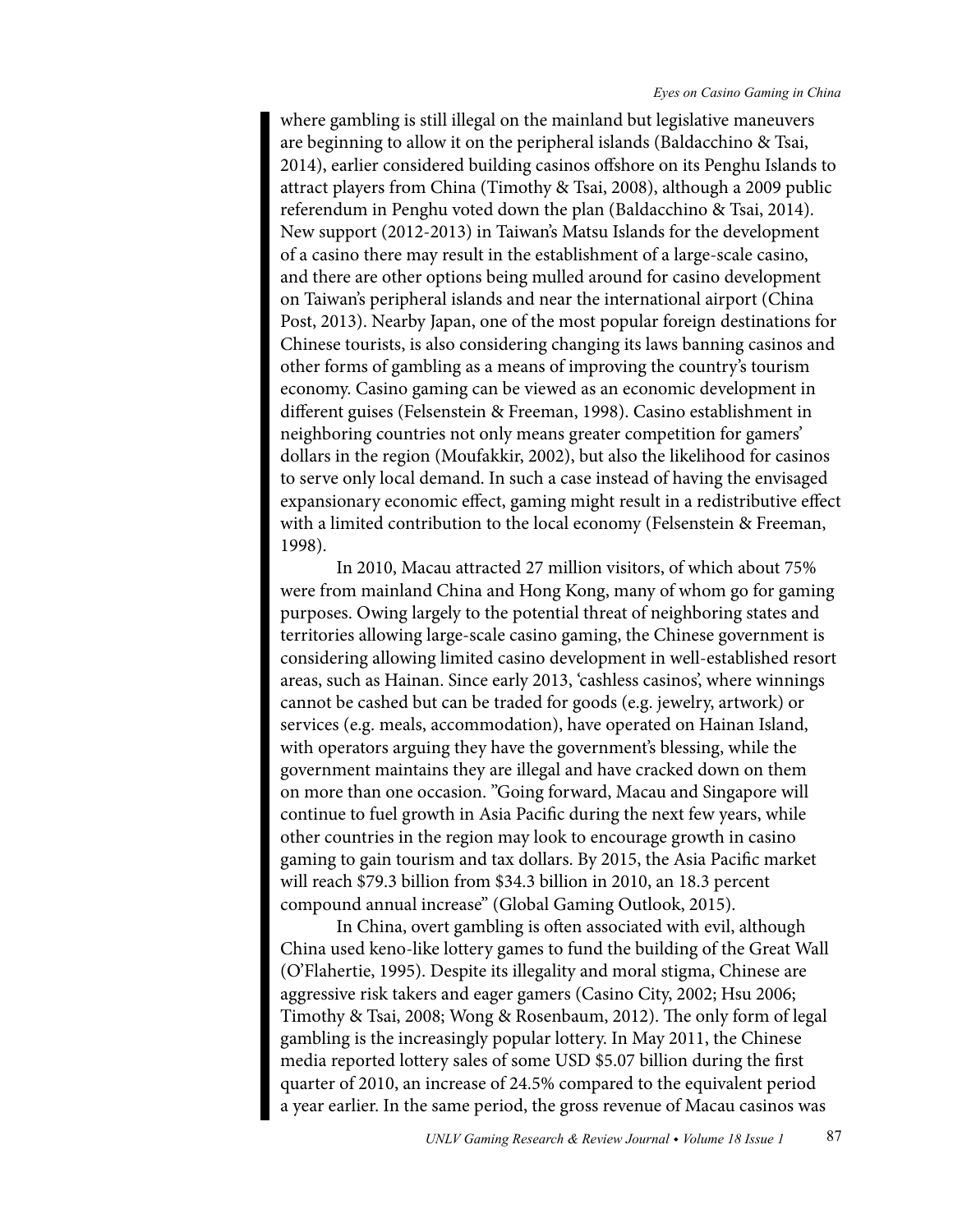USD \$5.13 billion, a 57.3% increase from the previous year (Kareem, 2011).

Given the Chinese interest in gaming and increased travel abroad to gamble, the government has been assessing the feasibility of allowing casinos in a few locations in China besides Macau. Planners and investors are exploring ways to allow gaming for tourism development on the holiday island of Hainan. Because of its natural, geographical and cultural advantages, Sanya City is considered the most desired destination for gaming and therefore a potential competitor for Macau. It is the southernmost city on the Chinese island, neighboring Macau and Hong Kong (Figure 1).



*Figure 1*. The location of Hainan Island and Sanya City

Excerpts from the media (example in Box 1) support this claim.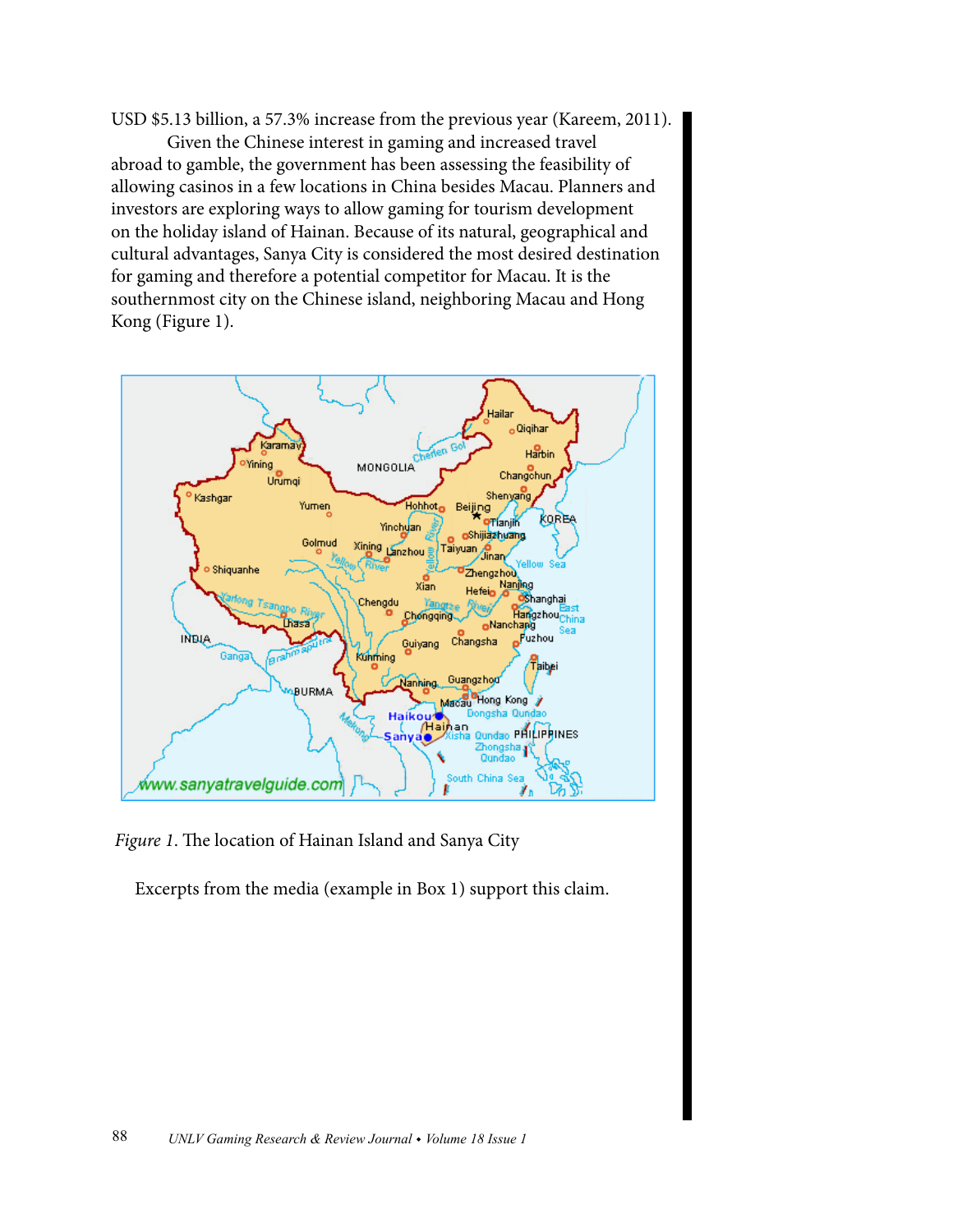## *Box 1.* Eyes on casino gaming in Sanya: Making the case

# *First Mainland "Cashless Casino Concept" Opens in Sanya Resort*

The Casino Bar recently opened at the Mangrove Tree Resort in Sanya Bay. The bar is 30,000 sq. m, designed to look like a casino and features the same licensing practices and rules as casinos in Macau. However, for the time being, gamblers do not win cash prizes; their winnings can only go toward their stay in the hotel or purchase of luxury goods at the hotel store. Gambling is currently only open to hotel guests, however locals will be allowed to gamble too once the project is completed. The local government is very supportive of the project, and is in the process of making changes to the current regulations that prohibit gambling. The Casino Bar marks the first time the Chinese government has experimented with developing a gambling industry in the mainland (Source: eChinacities).



While the Chinese government does not permit casinos in the country outside of Macau, Zhang - ranked by Forbes as one of the country's 300 richest people in 2012 with \$600 million - said Hainan could become an exception. The casino bar, with 50 gaming tables now, is currently open only to hotel guests, but when the resort is completed, local residents will be allowed in. When players win, they receive "[Mangr](http://www.reuters.com/subjects/ipad)ove" points that can be used to buy products available in the casino such as an iPad 3G or a Rimowa suitcase. Once luxury brands open outlets within the resort, customers will be able to spend their points in those stores. Art work from Zhang's Beijing art gallery is also available for purchase. China is positioning Hainan as an international tourist destination, approving the construction of 15 large resorts and 63 five-star hotels as part of the country's five-year plan. As Chinese spend their money in new casinos across Asia from the Philippines to Vietnam, pressure is growing on Beijing to keep more gamblers at home. "To some extent, the approval of gaming on Chinese soil is inevitable," said Gary Pinge, analyst at Macquarie Group in Hong Kong. "With regional markets already vying for a share of the Chinese gambling wallet, unless China brings gaming onto its own shores, it will not only lose tax revenues to other countries, but also the 'multiplier effect' from the consumption spend (Source: Reuters, 2013).

Consequently there is a need to find out how local residents think about such a controversial development in their backyard. Residents' attitude surveys have been widely used in tourism to assess residents' attitudes towards tourism development (Davis, Allen & Cosenza, 1988; Garrod & Fyall, 1998; Jurowski, 1994; Sheldon & Abenoja, 2001).

Studies on residents' attitudes toward tourism have identified factors that influence resident support for tourism. These include: the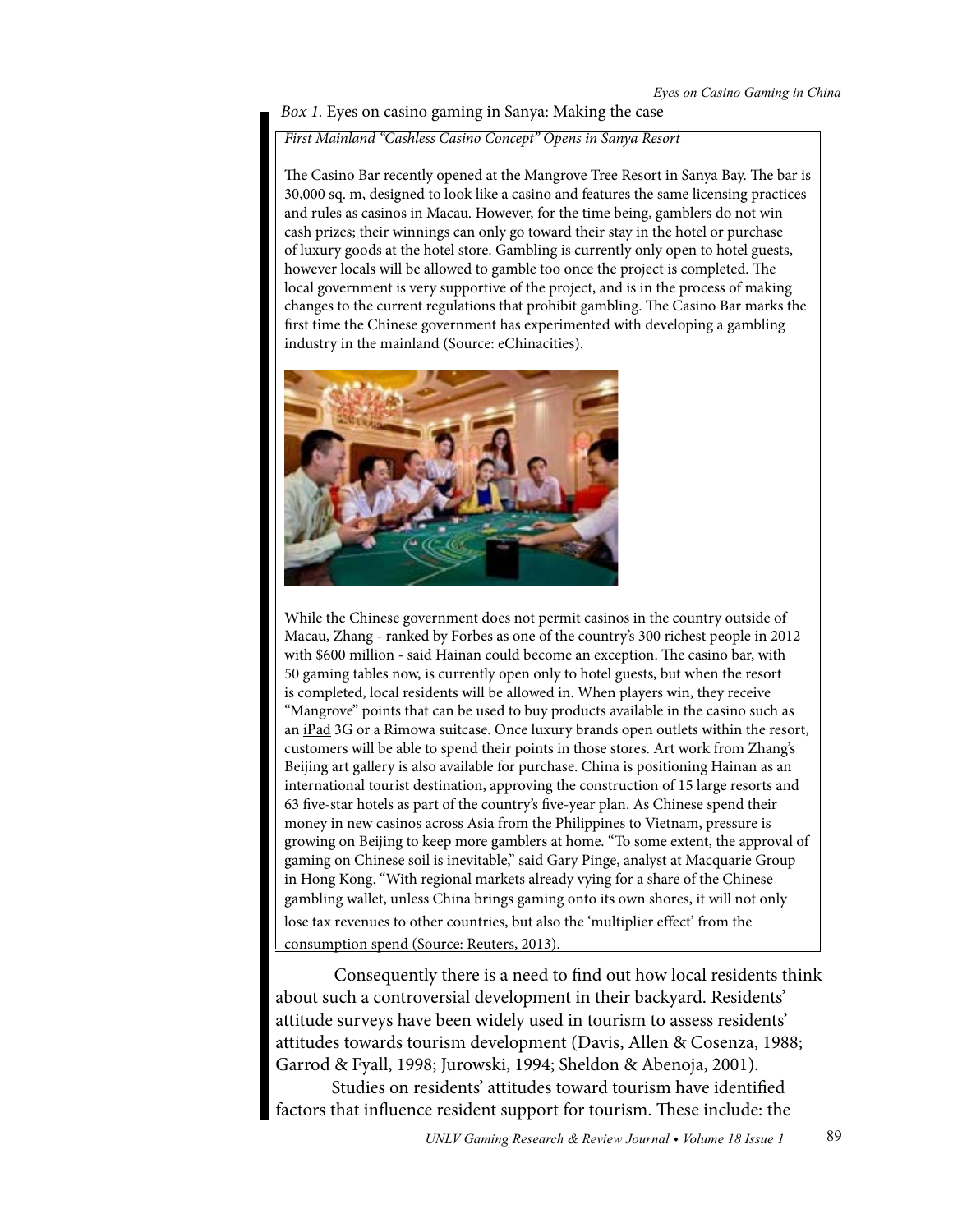potential for economic gain, environmental attitudes, socioeconomic status, feelings held about the community, extent of the use of the tourism resource base, perceptions of the ability to control the development of tourism, length of residence, and perceptions of the impact of tourism on the quality of life (Ap, 1990; Carmichael, 2000; Faulkner & Tideswell, 1997; Jurowski, 1994; Jurowski, Uysal & Williams, 1997; Lankford & Howard, 1994; Liu, Sheldon & Var, 1986; McCool & Martin, 1994; Prentice, 1993; Um & Compton, 1987). A few researchers have indicated that resident attitudes toward tourism could be impacted by the distance between their place of residence and tourism activities (Murphy, 1981; Mason & Cheyne 2000; Sheldon & Var, 1984). Harill (2004) identified socioeconomic factors, special factors, economic dependency, residents and community typologies as important factors that provide basis for explaining how resident attitudes towards the impacts of tourism development are formed.

This study examined the perceptions of Sanya residents about the proposed casino development and broader plans for gaming in their community. In particular, the study evaluates the difference in perception between tourism workers and non-tourism workers, effects of proximity to the proposed casino location, and community members' length of residence in Sanya on their perceptions of the development. Results may help planners and policymakers with their decisions. Given the negative and positive impacts of casinos, it is certain that communities considering gaming would have some concerns about its influences. According to Murphy (1985), "the degree to which a community's attitude and perception seem favorable is the degree to which they can be expected to be supportive of tourism development (p. 85)". Community support is critical to the success of tourism because it uses the destination as part of the product.

## **Literature Review**

## *Resident perceptions of gambling and tourism*

Understanding resident attitudes toward tourism is valuable because the community can either be supportive or antagonistic (Getz, 1994). Community support is vital to tourism's success because tourism uses the destination environment and culture as a resource, and the people are an important part of the product (Murphy, 1985; Timothy 1999; 2007). It is crucial, therefore, that residents are empowered in decision making and that their perceptions and attitudes about tourism are well understood by planners and destination managers. In response, there is a growing literature on destination residents' perceptions of tourism. Most studies examine different endogenous variables that might affect resident views, including age, income, gender, education, and ethnicity (Andereck & Vogt, 2000; Easterling, 2004; Harrill, 2004; McGehee & Andereck, 2004).

Other researchers have studied the influence of inhabitants' length of residence in the destination and whether or not they are employed in tourism on their perceptions of tourism development. Several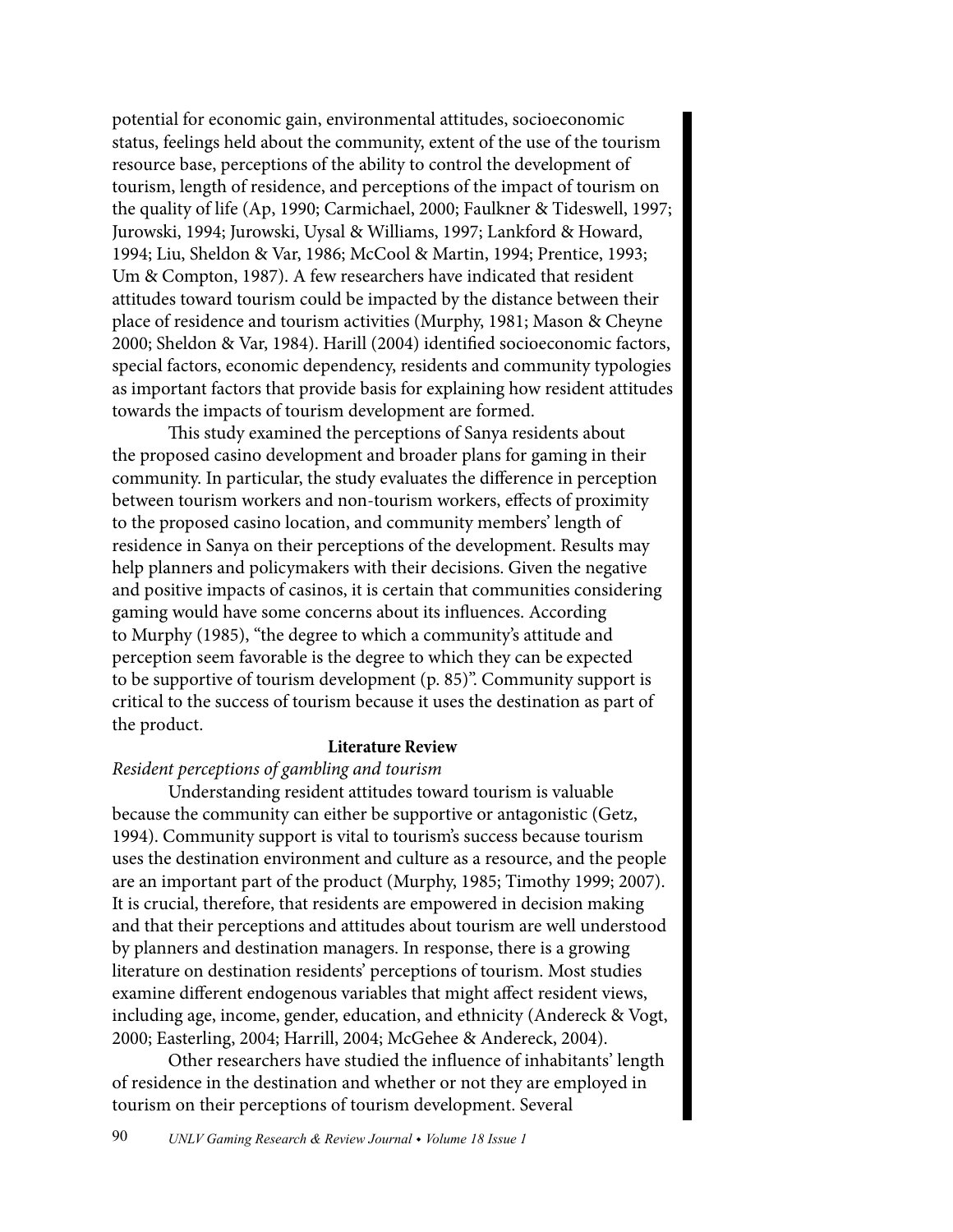studies have found that, the longer residents live in a place, the more they oppose tourism (Harrill, 2004; Lankford & Howard, 1994), although some studies in different contexts have found different results (McGehee & Andereck, 2004). Research has also shown that people who work in tourism are more likely to support its development than other residents in the same community because it provides jobs, investment opportunities and ownership potential (Fredline & Faulkner, 2000; Haralambopoulos & Pizam, 1996; McGehee & Andereck, 2004). These two variables and where inhabitants live in relation to the city are important variables in the context of Sanya City and are examined in this study. Most resident surveys about gaming have been conducted after the establishment of casinos in a community. This study aims to take a pre-emptive approach to survey the situation before casinos are built. In short, successful tourism development depends on the cooperation of local communities (Lankford, 1994; Murphy, 1985). Resident attitude surveys can enlighten policy and development decisions (Harril, 2004).

## *The Effects of Gaming on Destination Communities*

As noted earlier, casinos are becoming a more important part of the tourism economy, but the development of casino gaming is not without controversy (Moufakkir & Holecek, 2012). Therefore, it is important to understand residents' attitudes toward gambling from the perspective of both benefits and costs to the destination. Legalized casinos are widely viewed as a viable economic development tool (Hsu, 2006; Perdue, Long, & Kang, 1995) and can effect economic, environmental and socio-cultural changes in the destination community. All three types of changes can be viewed as negative or positive outcomes in the context of gambling tourism, and attitudes towards gambling will depend on whether those changes are going to improve or deteriorate one's quality of life (Harrill, Uysal, Cardon, Vong & Dioko, 2011).

One of the most obvious negative economic outcomes is leakage, where money earned by casinos leaks out of the destination economy. The profits of foreign-owned casinos are often directed back to parent corporations in other countries. Likewise, in many countries, casinos are staffed by foreign workers, many of whom send their earnings home as remittances. In the case of the United States, many casino employees live in neighboring states (Chhabra, 2007a), so their earnings and taxes are often leaked out as well. Other forms of "illegal leakage" also exist, such as tax evasion and money laundering (Eadington, 1999).

Hyperinflation is another undesirable economic outcome of casinobased tourism. Living costs increase for tourists and residents (Vong & MacCartney, 2005). Property values sometimes increase so much that it results in the displacement of locals who can no longer afford to buy land or pay their property taxes (Marshall & Rudd, 1996; Wiley & Walker, 2011). 'Casino cannibalism' may also result as casinos begin to dominate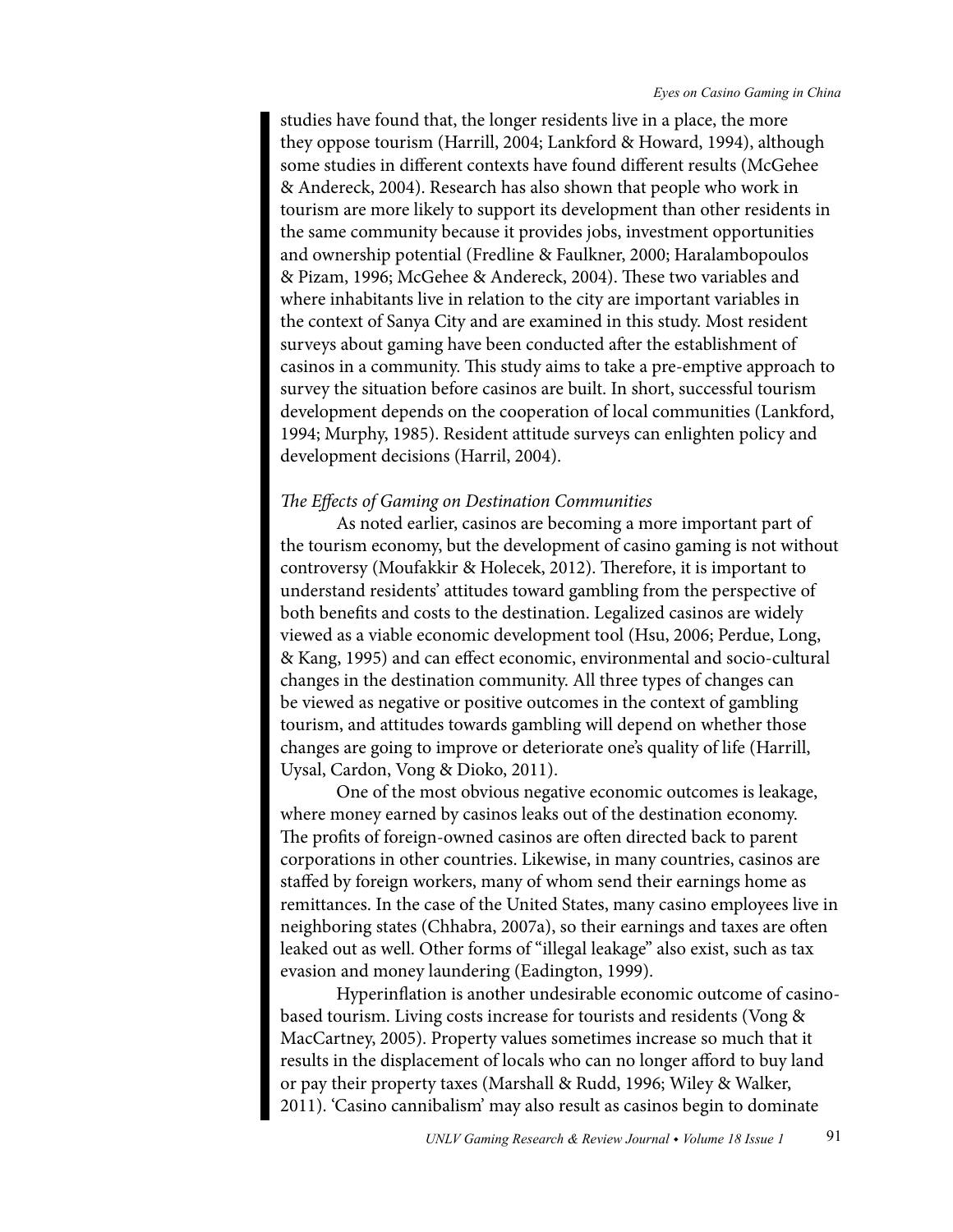the local economy, driving out established lodging, food and entertainment facilities with their own monopolies on these services, creating 'sink holes' rather than growth poles (Carmichael, 2001).

Like all forms of mass tourism, gambling tourism can result in environmental problems, such as ecological degradation and pollution (Lee, Kang, Long & Reisinger, 2010). Increased traffic associated with casino clusters in Las Vegas has created pollution levels far above the maximum standards set by the US Environmental Protection Agency (York & Lee, 2010). In many small gambling communities, tourist traffic exceeds local traffic during high seasons, resulting in thick congestion, driving hazards, noise and increased air pollution (Perdue et al., 1995).

The social costs of gaming tourism can be summed up as "a reduction in social real wealth. The term wealth is not only money, it is the individual value. The sum of amounts of real wealth reduced is the cost for those who are harmed" (Walker, 2007, p. 88). One of the most common community perceptions regarding gambling is that it results in increased crime rates, and there is some research evidence to support this (Grinols & Mustard, 2006; Reece, 2010). However, other studies suggest that not all gaming destinations experience higher levels of crime than non-gaming destinations (Moufakkir, 2005; Park & Stokowski, 2011).

Gambling addictions are frequently to blame for social deterioration, breakdown of families, loss of employment, drug and alcohol use, prostitution, deterioration of mental and physical health, and suicide (Blaszczynski & Farrell, 1998; Chhabra, 2007b; Phillips, 2007; Wan 2012). Some people re-mortgage their homes, get loans, or liquidate their retirement funds to feed gaming addictions (Goldman, 2006).

Despite these negative outcomes, many observers have noted the potential positive economic outcomes of casino-based tourism, including employment and tax revenue (Carmichael, 2001; Lee, 2011). Casino jobs are often associated with higher salaries than other service-sector jobs, and gaming taxes are seen as a "painless" way of increasing taxes with less local opposition than increases in general sales tax (Walker, 2007, p. 10). Gaming can also help stimulate entrepreneurial activity within the destination community. Casinos are well-known magnets for other businesses that open to cater to the needs of gamers (Walker, 2007; Moufakkir, 2002). Arguments have also been made that legalized gambling helps stem the flow of money out of the economy, as locals will remain at home to play rather than spending their money elsewhere (Gazel, 1998).

While social problems may follow casino gaming, there are a few positive social elements as well. One is increased community pride among residents and the preservation of local customs (Vong & MacCartney, 2005). Although some critics argue that indigenous people performing their rituals and dances at resorts and casinos degrades the cultural value of heritage traditions, others have noted how such activities can help build solidarity and community esteem within a native society (Mattern,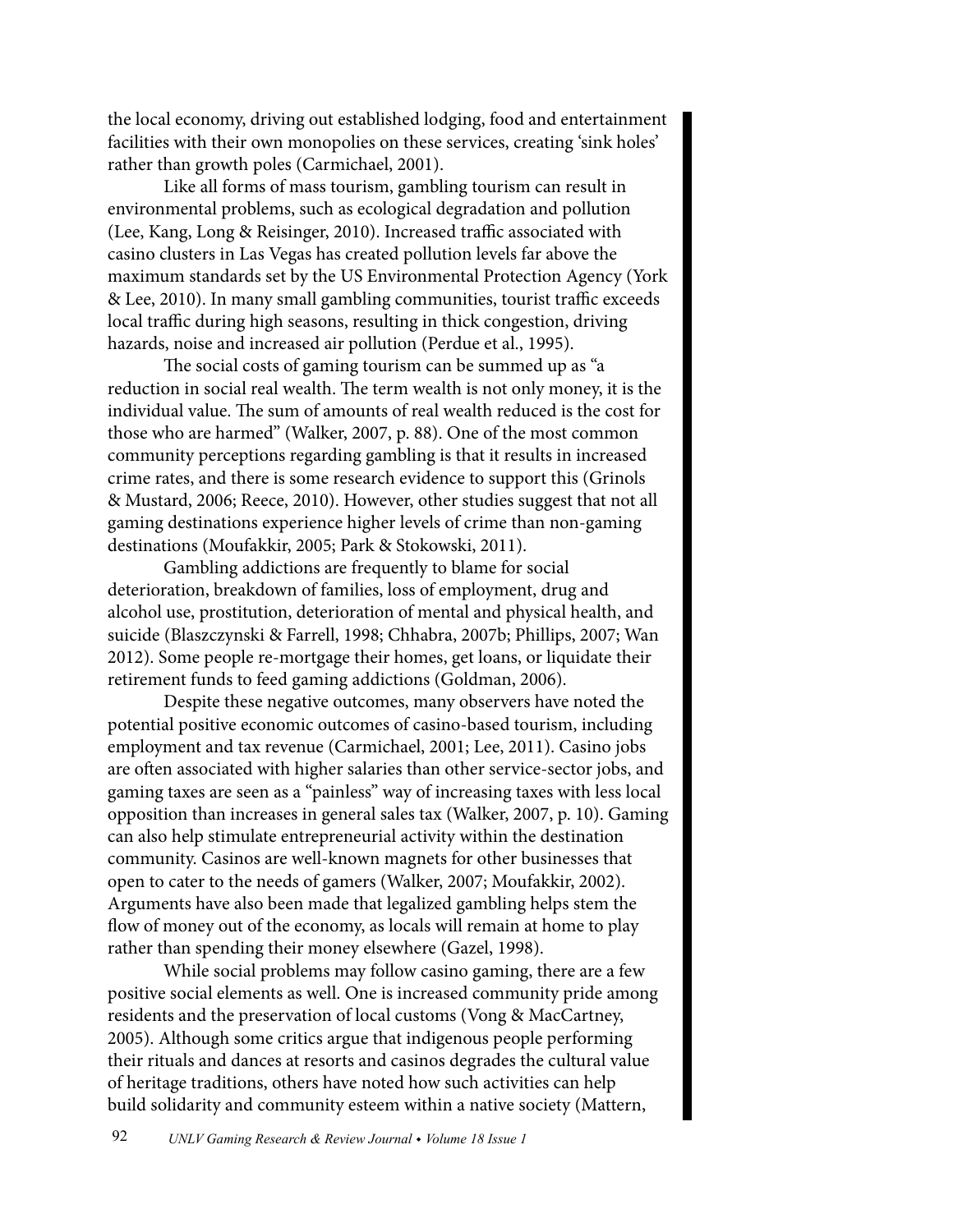1996). Gambling tourism also has the potential to develop recreational and cultural opportunities for community members, improve educational and health-care facilities, and preserve heritage sites and living cultures through the economic benefits of gaming (Braunlich, 1996; Browne & Kubasek, 1997).

## **Study Hypotheses**

Harrill (2004) proposed three ways of understanding people's attitudes towards casino development. The first approach is "communityattachment", which refers to an extent or pattern of social participation and integration in community life (McCool & Martin, 1994). The second approach comes from "growth machine" theory where gambling is regarded as a driving force for a community's economic growth. This approach holds that individuals who do not directly receive economic benefits from gambling are not expected to support further tourism development (Harrill, 2004; Kaltenborn, Andersen, Nellemann, Bjerke & Thrane, 2008; Oviedo-Garcia, Castellanos-Verdugo & Martin-Ruiz, 2008). The third approach is "social exchange theory", which focuses on resource exchanges between individuals and groups. It suggests that if people receive more benefits than costs from an exchange, they will more likely be involved in it. Residents support for tourism development will depend on their perception of the benefits and costs resulting from this activity (Ap, 1990; 1992). Piazam (1978), among others (Andereck & Vogt, 2000; Caneday & Zeiger, 1991; Jurowski et al., 1997; Milman & Pizam, 1988; Perdue, Long & Allen, 1990; Mazón, Huete & Mantecón, 2009), found that residents working in the tourism industry were more likely to support tourism development than those who do not work in the industry. Nevertheless, Mazón et al. (2009) found that respondents whose work was linked to tourism were also more critical about tourism development than their counterparts, because the former have a deeper knowledge of the potential negative impacts of tourism in general, in addition to their economic dependency on this economic base.

Jarowski and Gursoy (2004) studied resident attitudes in relation to distance from tourist attractions and found that residents who live close to the tourism resource base have a negative perception of the benefits of tourism and are not likely to support tourism development, probably because of fear that their ability to use the recreational resources may be impaired by tourist crowds. They then propose that tourism planners should take measures to protect the use of the resource base for the locals or enhance the ability to use it. They also found that those who live far from the tourism attraction were more concerned with the negative environmental impacts of the attractions. As with the McCool and Martin study, old-timers in the present study are generally less favorable toward tourism development, and conversely, newcomers are more supportive of tourism it.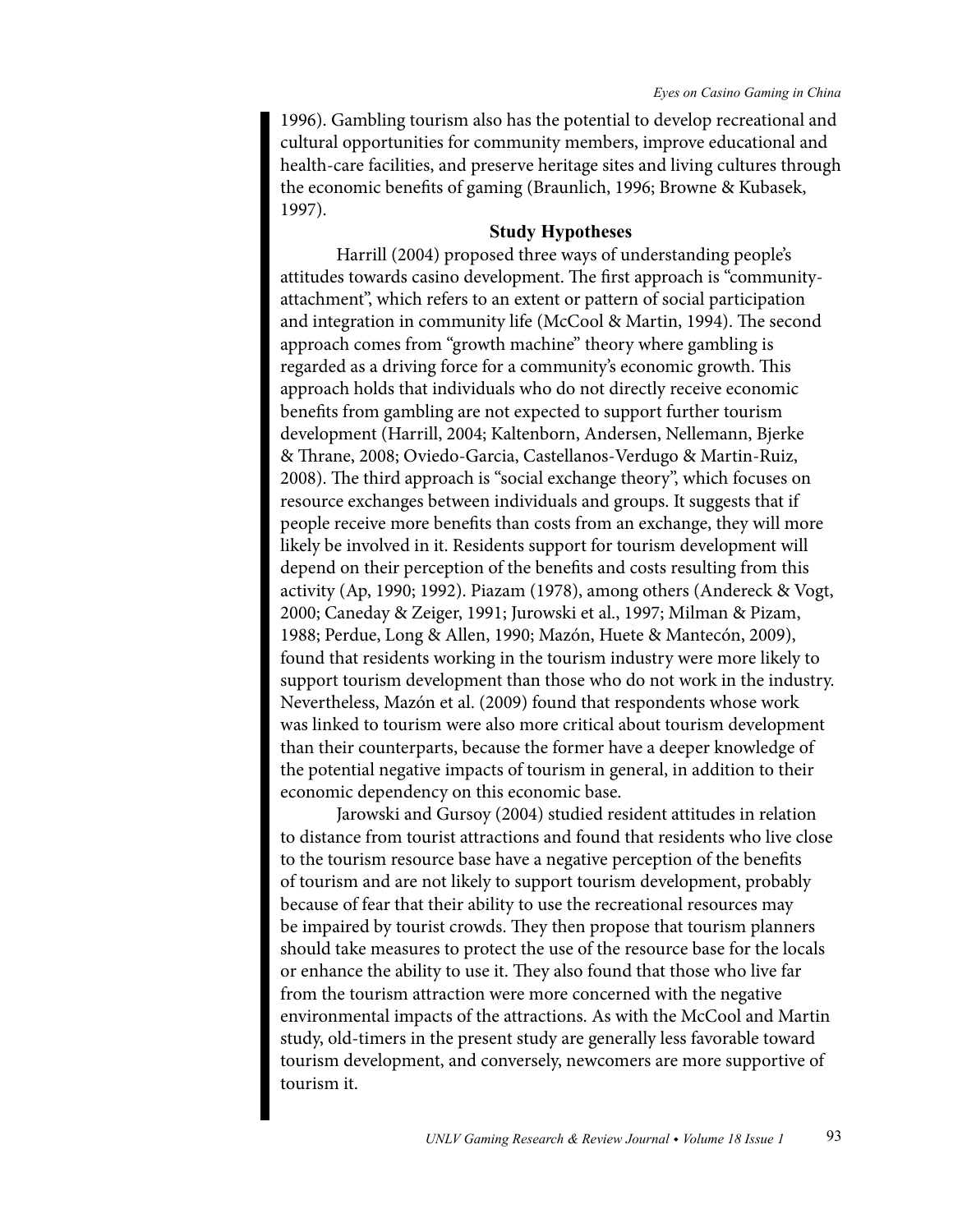The findings of this study suggest that residents are likely to react differently depending on their length of residency. Gambling studies show that socio-demographic characteristics, community attachment, length of residence, and home ownership influence people's attitudes and perceptions of gambling and their support for it (Roehl, 1999; Vong, 2008; Kang, Lee, Yoon & Long, 2008; Kassinove, 1998). This study seeks to examine whether there are differences in perceptions between tourism workers and non-tourism workers, city center dwellers and those who live outside the city center, and long-term residents and short-term residents. Accordingly, the following hypotheses were tested in this study:

H1: There is a difference in perception about gaming development between tourism workers and non-tourism workers.

H2: There is a difference in perception about gaming development between residents who live in city center close to the location of the proposed casino and those who live outside the city-center.

H3: There is a difference in perception about gaming development between short-term residents and long-term residents.

## **Method**

Previous studies on resident perceptions of tourism and gaming development have identified economic, social, and environmental dimensions using measurement scales consisting of 10 to 30 items (Pizam 1978; Liu & Var 1986; Perdue et al., 1990; Ap & Crompton, 1993; Giacoppacssi, Stitt & Nichols, 2001; Spears & Boger, 2003; Lee, Kim & Kang, 2003; Kwan & McCartney, 2005). The present instrument was based on 25 attitude items gleaned from the resident attitude and gaming literature, largely derived from a comprehensive list of gaming impact issues used by Lee, Kim and Kang (2003). These studies reinforce previous research findings and support the reliability and validity of the instrument in measuring residents' attitudes toward gaming. In addition, Cronbach's Alpha for the present study is .825, which also validates the reliability of the instrument used. The survey also elicited information about demographic characteristics, participants' length of residence, and whether or not respondents reside in the city center (including the bay resort areas) where the gaming development project was proposed. The questionnaire was written in English and back translated to Mandarin Chinese. The questionnaire was piloted on 13 respondents.

Respondents were asked to rate their opinions of perception statements on a 5-point Likert-type scale with 1 representing strongly disagree and 5 strongly agree. The questionnaires were randomly collected from July to September 2011. Street surveys took place in mornings and afternoons. Respondents (residents) were randomly intercepted by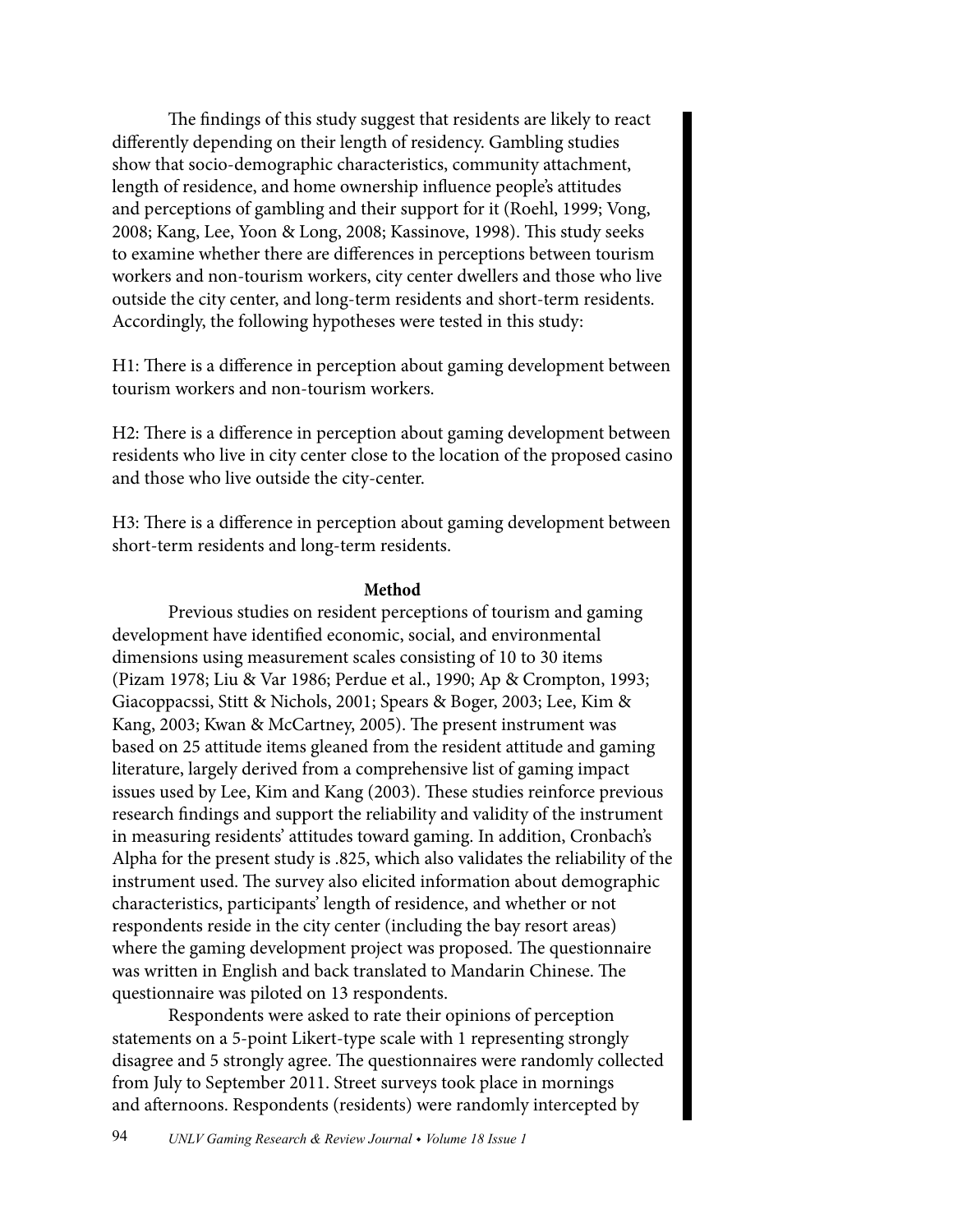the interviewer in the streets, parks, hotels, restaurants and at tourist attractions, and asked to participate in the study. The questionnaire was administered by a trained interviewer. After completion of a questionnaire the interviewer would intercept the next person in the way. This allowed the interviewer to acquire a sizable sample of people who work and do not work in tourism. Respondents were asked whether or not they were employed in tourism. Once screened, they were briefly introduced to the research topic and told the purpose of the study. The interviewer made it clear that the statements were hypothetical. It should be noted that during data collection tourism workers demonstrated more interest in this study than did other residents.

The sample consists of 711 cases. As Table 1 indicates, most respondents were between 18 and 45 years old. More than half (51.6%) were single, while 34.4% were married. Some 59.1% were childless, and most were university graduates. Just over half (52.2%) claimed to be relatively new residents in Sanya City, while the remainder had lived in there for five years or longer. 61.1% resided in the city center; the rest lived outside the city center.

Data were processed with SPSS 20. First, a series of independent t-tests were computed to check for differences between groups. The dependent variables in this study are the 25 perception statements and are based upon tourism workers v. non-tourism workers, city-center dwellers v. non-city center dwellers, and longtime residents v. short-time residents. In addition, the paper aims to identify which perceptions diverge most between sample groups. Discriminant Analysis was used to investigate differences between groups on the basis of the attributes of the cases, indicating which attributes contribute most to group separation (Hair, Anderson, Tatham & Black, 1998).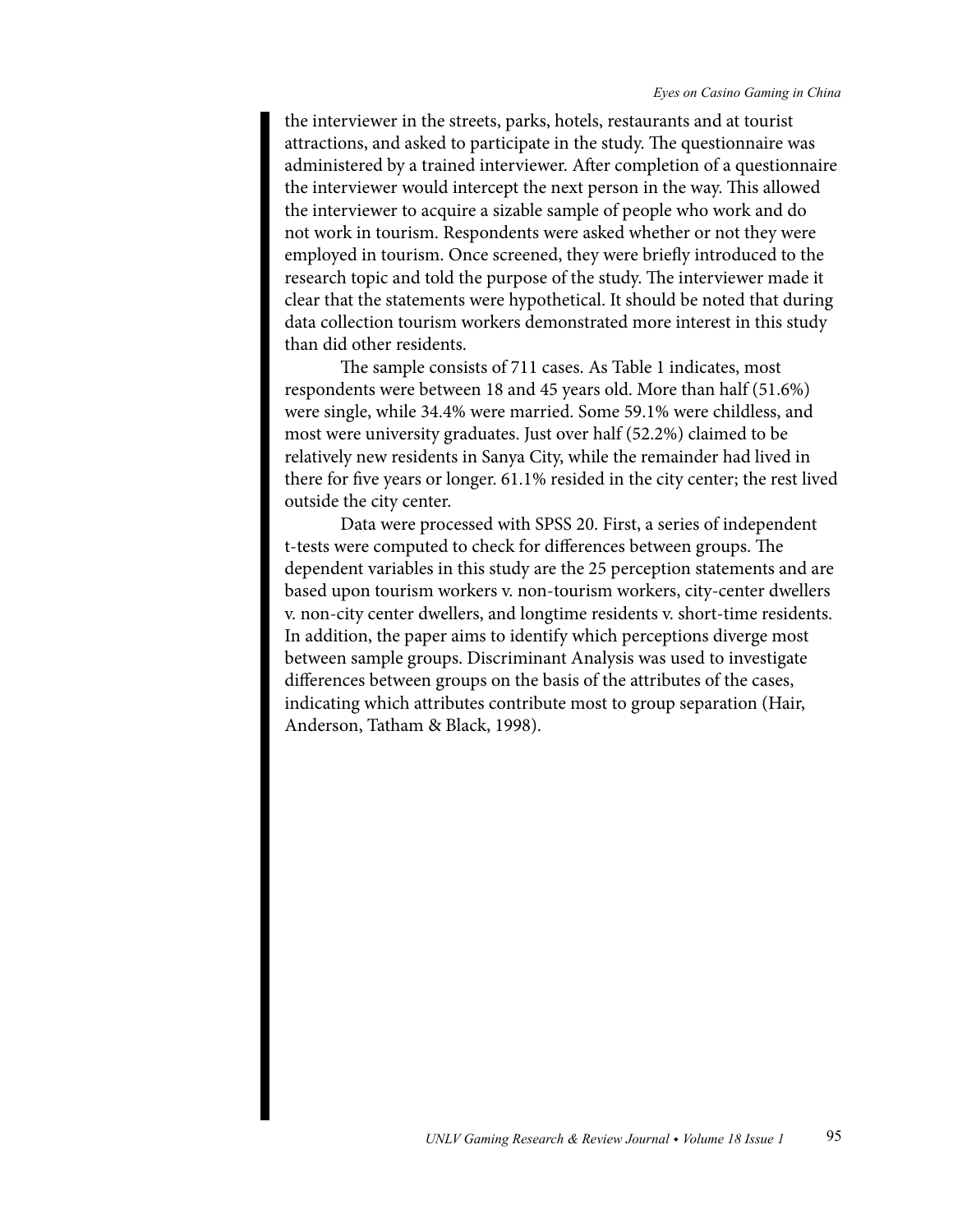# Table 1

| Overall Sample Demographic Characteristics (N=711) |  |
|----------------------------------------------------|--|
|----------------------------------------------------|--|

| Gender                 |       | Have children         |       |
|------------------------|-------|-----------------------|-------|
| Male                   | 52.0% | Yes                   | 40.9% |
| Female                 | 48.0% | N <sub>o</sub>        | 59.1% |
| Years lived in Sanya   |       | Where they live       |       |
| Less than 5 years      | 52.2% | City center           | 61.1% |
| 5 years longer         | 47.8% | Outside city center   | 38.9% |
| <b>Education level</b> |       | <b>Marital</b> status |       |
| High school or less    | 15.6% | Single                | 51.6% |
| Junior college         | 18.1% | Married               | 34.4% |
| Bachelor               | 46.1% | Divorced              | 10.0% |
| Postgraduate or over   | 13.4% | Widowed               | 3.9%  |
| Other                  | 6.8%  |                       |       |
| Age                    |       | Monthly income        |       |
| Below 18               | 5.3%  | Less than RMB 3,000   | 49.8% |
| 18-25                  | 35.6% | RMB 3,000-5,000       | 24.2% |
| $26 - 35$              | 23.6% | RMB 5,001-7,000       | 15.0% |
| 36-45                  | 20.7% | RMB 7,001-10,000      | 5.9%  |
| $46 - 55$              | 9.1%  | Over 10,000           | 5.1%  |
| 56-75                  | 5.2%  |                       |       |
| Over 75                | 0.4%  |                       |       |
| Occupation             |       |                       |       |
| Student                | 21.1% |                       |       |
| Skilled worker         | 8.9%  |                       |       |
| Marketing & sales      | 12.0% |                       |       |
| Administrative mgt     | 7.9%  |                       |       |
| Technical staff        | 8.3%  |                       |       |
| Public servant         | 9.1%  |                       |       |
| Professional           | 12.1% |                       |       |
| Unemployed             | 1.1%  |                       |       |
| Other                  | 19.5% |                       |       |

## **Results**

Generally, resident attitude studies have identified factors that influence perceptions of tourism. These include the potential for economic gain, environmental concerns, socioeconomic status, feelings about the community, extent of their use of tourism resources, and perceptions of the impacts of tourism on quality of life (Carmichael, 2000; Lankford & Howard, 1994; McCool & Martin, 1994; Um & Crompton, 1987). As already noted, the purpose of this study was to test a series of hypotheses from the literature, and to find out which of the perception variables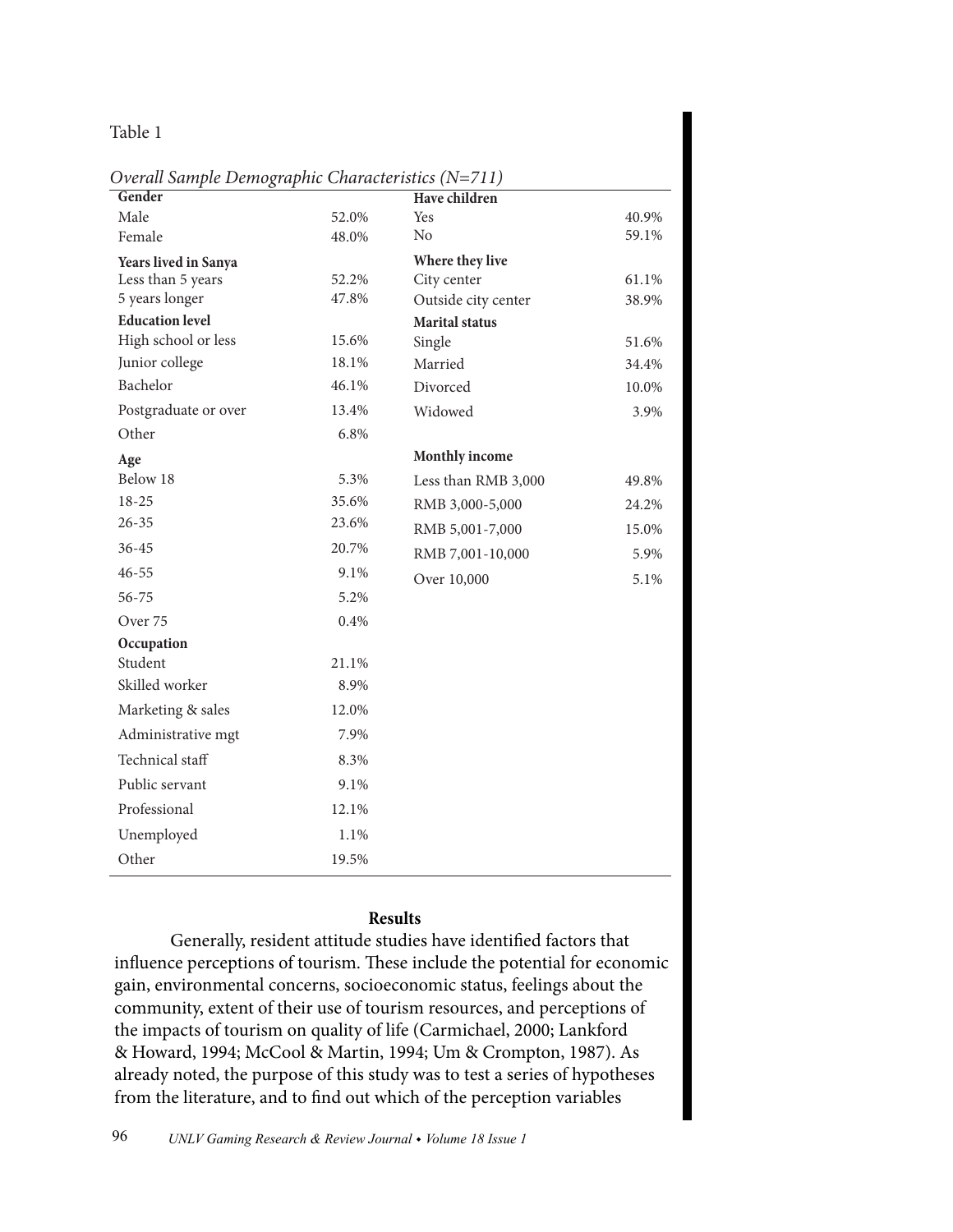are strong predictors between the sample groups. First, the perceptions of Sanya residents about the potential of gaming development in their community is presented.

## *Resident perceptions about gaming development*

Respondents were asked the generic question "to what extent do you agree or disagree with casino development in the city?" The results indicate that the greatest majority agrees while about one-fourth were undecided. More precisely, 15.6% strongly disagree, 18.8% disagree, 30.5% agree, 9% strongly agree, and 26% are undecided. A detailed analysis in Table 2 suggests that there is a belief that this development base would very likely benefit the community economically, but will have a negative impact socially and environmentally. The literature argues that differences in perception exist between resident groups.

#### Table 2

|                                      | $\overline{Y}$ |
|--------------------------------------|----------------|
| Positive impacts                     |                |
| Increase tourist spending            | 3.69           |
| Increase employment                  | 3.83           |
| Increase tax revenues                | 4.10           |
| Improve infrastructure               | 3.35           |
| Improve working conditions           | 2.91           |
| Increase income of residents         | 3.43           |
| Improve quality of life              | 2.86           |
| Preserve local custom and culture    | 2.58           |
| Increase pride of local residents    | 2.78           |
| Increase recreational opportunities  | 3.70           |
| Negative impacts                     |                |
| Increase use of pawn shops           | 3.86           |
| Increase occurrence of crime         | 3.68           |
| Increase addiction to gambling       | 3.65           |
| Increase destruction of family       | 3.52           |
| Increase occurrence of prostitution  | 3.72           |
| Increase occurrence of divorce       | 3.40           |
| Increase bankruptcy                  | 3.64           |
| Increase alcoholism and drug abuse   | 3.61           |
| Making living cost higher            | 3.77           |
| Increase visitors crowding           | 4.17           |
| Increase quantity of littering       | 3.87           |
| Increase level of traffic congestion | 3.78           |
| Destroy natural environment          | 3.67           |
| Increase noise levels                | 3.83           |
| Increase water pollution             | 3.64           |

*Residents' Attitudes towards Casino Development in Sanya*

*Note*: 1= Strongly disagree, 5= Strongly agree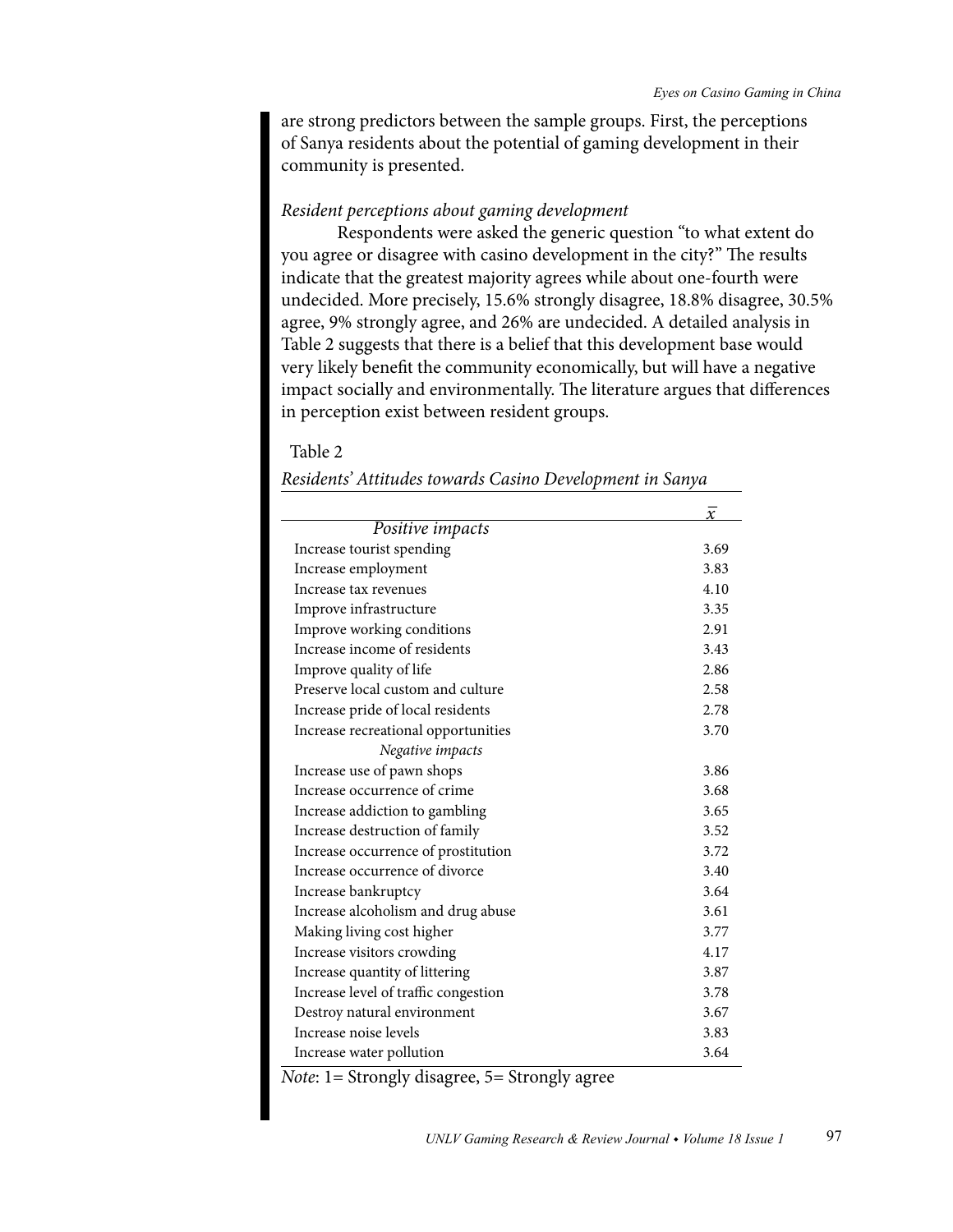# *Perceptions of casino development—tourism workers and non-tourism residents*

Previous studies suggest that residents who work in tourism are more likely than other residents in the same community to support tourism because of its potential economic benefits (Fredline & Faulkner, 2000; Haralambopoulos & Pizam, 1996; McGehee & Andereck, 2004). This is because the industry provides economic benefits to them directly. As Table 3 shows, there was no statistical significance in economic perceptions between tourism workers and other locals. However, while both mean scores tend to show support for the social perception statements, the means of non-tourism workers were higher. Non-tourism residents were more likely to agree that casinos would increase crime ( $\bar{x}$  =3.85 compared to  $\bar{x}$  =3.48,  $t$  = 16,809,  $p$  = .001), gambling addiction, divorces, and bankruptcies. However, tourism workers were more likely to think that gaming would increase community pride ( $\bar{x}$  =2.92,  $t$  = 7,847,  $p$  =.005). While both groups seem to agree on the negative externalities attributed to gaming development, non-tourism residents were more likely to support this activity as it might potentially improve working conditions, public utilities and infrastructure linked to tourism, and increased recreational opportunities for locals.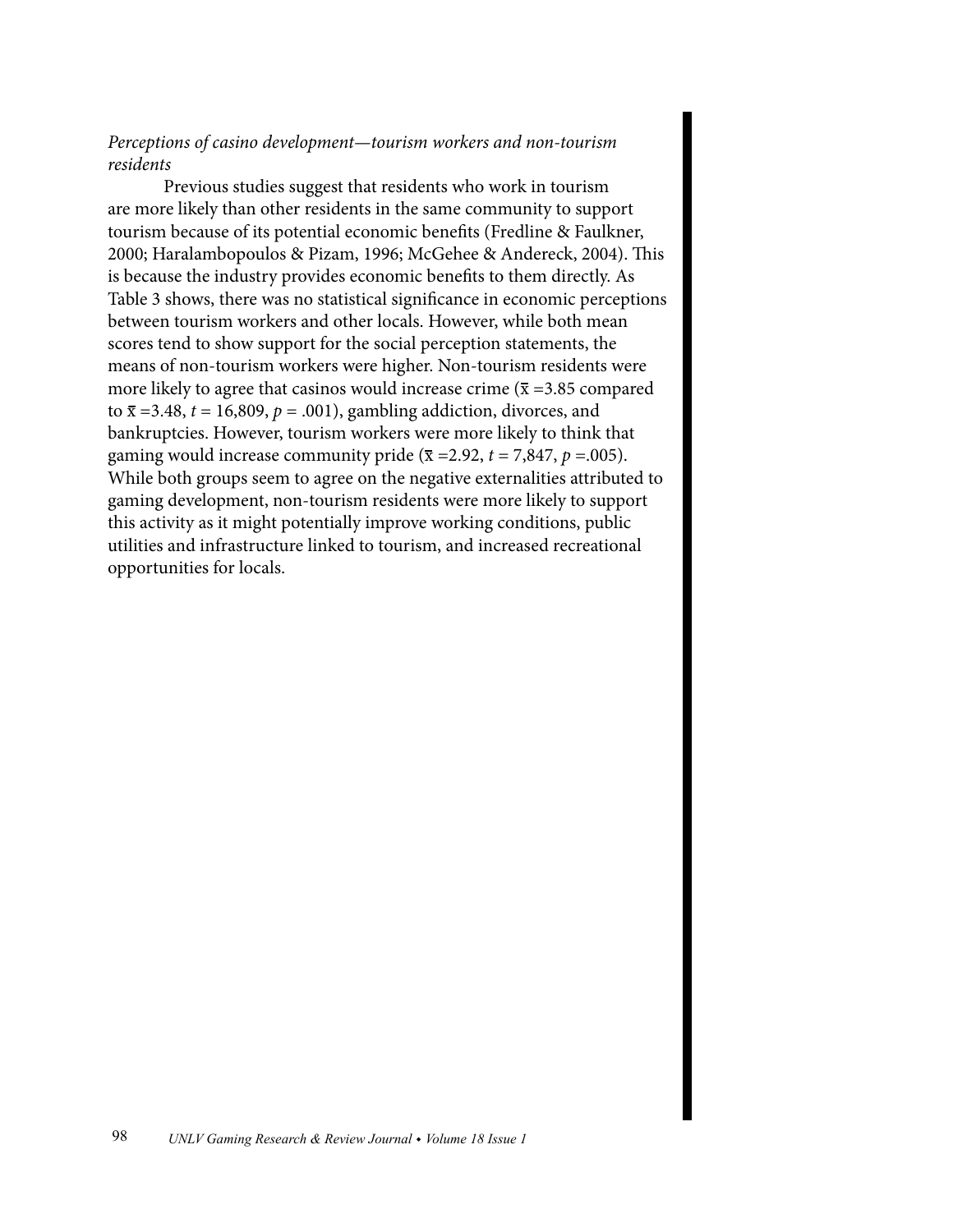# Table 3

| <i>r</i> evelopment in Sunya        |         | $Non-$  |       |           |         |
|-------------------------------------|---------|---------|-------|-----------|---------|
|                                     | Tourism | tourism |       |           |         |
|                                     | workers | workers | Total | $t$ -test | p-value |
| Positive impacts                    |         |         |       |           |         |
| Increase tourist spending           | 3.60    | 3.76    | 3.69  | 2.779     | .096    |
| Increase employment                 | 3.78    | 3.88    | 3.83  | 1.257     | .263    |
| Increase tax revenues               | 4.02    | 4.16    | 4.10  | 2.863     | .091    |
| Increase resident income            | 3.41    | 3.44    | 3.43  | .119      | .730    |
| Improve quality of life             | 2.90    | 2.83    | 2.86  | .519      | .472    |
| Preserve local customs &            | 2.64    | 2.52    | 2.58  | 1.751     | .186    |
| çulture<br>Increase community pride | 2.92    | 2.67    | 2.78  | 7.847     | .005    |
| Improve infrastructure              | 3.20    | 3.48    | 3.35  | 9.239     | .002    |
| Improve working conditions          | 2.64    | 3.12    | 2.91  | 27.774    | .001    |
| Increase recreational               | 3.81    | 3.61    | 3.70  | 5.520     | .019    |
| opportunity<br>Negative impacts     |         |         |       |           |         |
| Increase use of pawn shops          | 3.87    | 3.86    | 3.86  | .009      | .924    |
| Increase cost of living             | 3.73    | 3.80    | 3.77  | .841      | .359    |
| Increase crime                      | 3.48    | 3.85    | 3.68  | 16.809    | .001    |
| Increase gambling addiction         | 3.51    | 3.76    | 3.65  | 7.251     | .007    |
| Increase family dissolution         | 3.42    | 3.60    | 3.52  | 4.468     | .035    |
| Increase prostitution               | 3.72    | 3.72    | 3.72  | .001      | .976    |
| Increase divorce rate               | 3.31    | 3.48    | 3.40  | 3.880     | 0.49    |
| Increase bankruptcies               | 3.42    | 3.81    | 3.64  | 20.863    | .001    |
| Increase alcoholism & drug          | 3.54    | 3.66    | 3.61  | 2.033     | .154    |
| use<br>Increase visitor crowding    | 4.20    | 4.15    | 4.17  | .387      | .534    |
| Increase litter                     | 3.90    | 3.84    | 3.87  | .477      | .490    |
| Increase traffic congestion         | 3.77    | 3.79    | 3.78  | .037      | .848    |
| Destroy natural                     | 3.66    | 3.68    | 3.67  | .066      | .797    |
| environment<br>Increase noise       | 3.84    | 3.83    | 3.83  | .014      | .906    |
| Increase water pollution            | 3.64    | 3.65    | 3.64  | .023      | .880    |

*Perceptions of Tourism Workers and Non-tourism Workers towards Gaming Development in Sanya*

*Perceptions of casino development—city center and exurban residents*

Other studies suggest that resident attitudes about tourism may be affected by the distance between their homes and the main tourism activities (Murphy, 1981; Mason & Cheyne 2000). The hypothesis was based on the assumption that respondents who reside in the city center, where gaming development is proposed, were more likely to express negative perceptions of casinos because of the potential negative and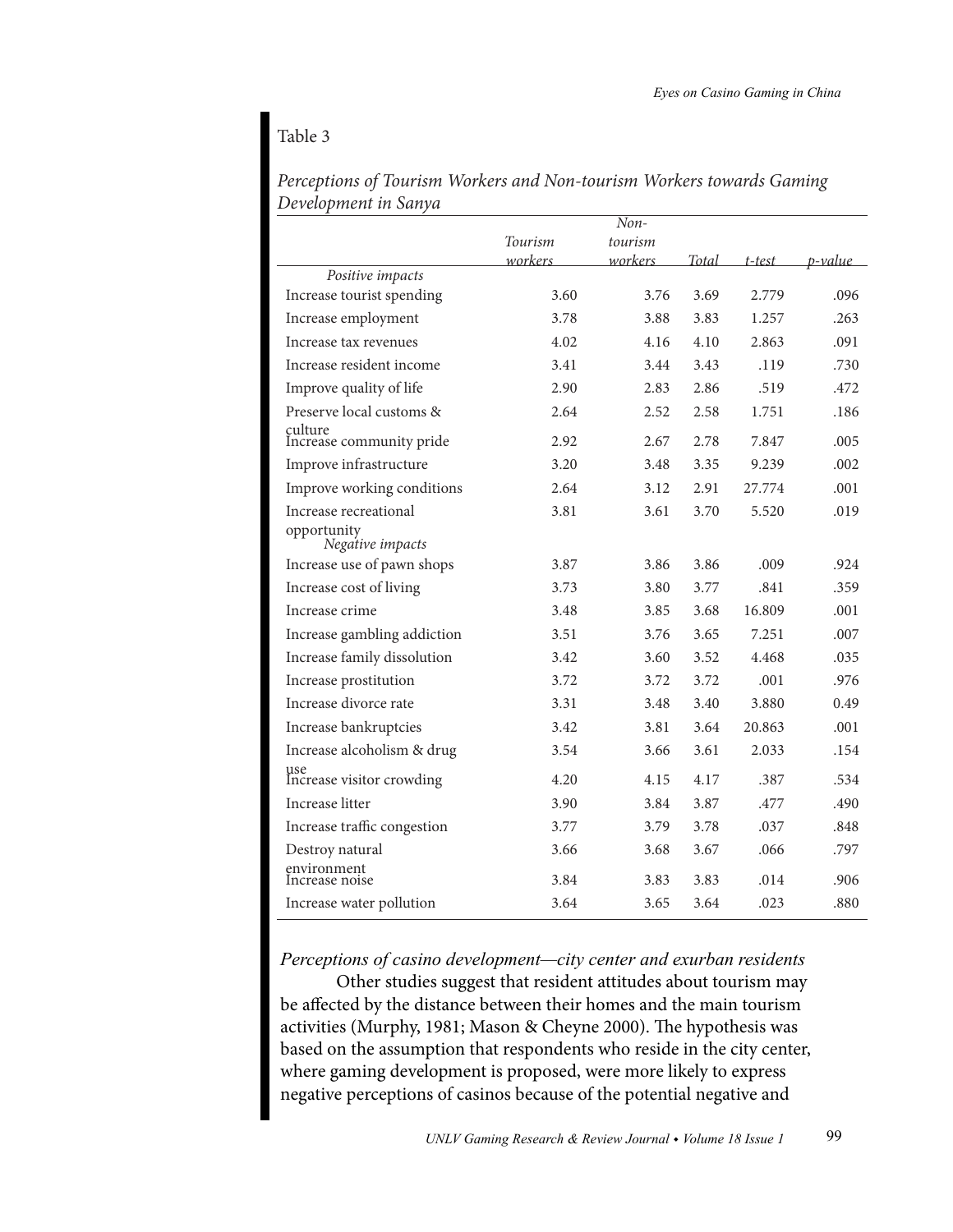positive attributes that are associated with tourism development in general. Table 4 shows that while all respondents appear to be positive about the potential economic benefits of gaming, there were no statistically significant differences between the two sample groups. With regard to the social statements, both sets of respondents believe this type of tourism development would create negative social costs, such as increased use of pawn shops, crime, gambling addiction and prostitution. Positive attributes, including improved quality of life, preservation of local culture, or increased community pride, all scored lower.

The only difference, although not strong, that exists between the two groups relates to their opinion about the preservation of local customs and culture, where those who live in the city center scored higher than their counterparts ( $\bar{x}$  = 2.68 compared to  $\bar{x}$  = 2.50, with, *t* = 3,960, *p* = .047). Furthermore, of the nine other perception items that are more linked to environmental issues, city center dwellers supported more the statement that tourism development would destroy the physical environment ( $\bar{x}$ )  $=$ 3.75,  $\overline{x}$ =3.58,  $t$  = 4,499,  $p$  = .034).

Table 4

|                                                | City   | Outside |       |        |         |
|------------------------------------------------|--------|---------|-------|--------|---------|
|                                                | center | city    | Total | t-test | p-value |
| Positive impacts<br>Increase tourist spending  | 3.67   | 3.71    | 3.69  | .140   | .708    |
| Increase employment                            | 3.80   | 3.89    | 3.83  | 1.206  | .272    |
| Increase tax revenues                          | 4.12   | 4.06    | 4.10  | .603   | .438    |
| Increase resident income                       | 3.36   | 3.53    | 3.43  | 3.550  | .060    |
| Improve quality of life                        | 2.83   | 2.90    | 2.86  | .479   | .489    |
| Preserve local customs and culture             | 2.50   | 2.68    | 2.58  | 3.960  | .047    |
| Increase community pride                       | 2.77   | 2.80    | 2.78  | .133   | .715    |
| Improve public infrastructure                  | 3.32   | 3.41    | 3.35  | .999   | .318    |
| Improve working conditions                     | 2.84   | 3.01    | 2.91  | 3,346  | .068    |
| Increase recreational opportunities            | 3.69   | 3.72    | 3.70  | ,091   | .763    |
| Negative impacts<br>Increase use of pawn shops | 3.90   | 3.81    | 3.86  | 1.254  | .263    |
| Increase cost of living                        | 3.75   | 3.79    | 3.77  | .284   | .594    |
| Increase crime                                 | 3.65   | 3.72    | 3.68  | .573   | .449    |
| Increase gambling addiction                    | 3.69   | 3.59    | 3.65  | 1.199  | .274    |
| Increase family dissolution                    | 3.54   | 3.49    | 3.52  | .244   | .621    |
| Increase prostitution                          | 3.70   | 3.75    | 3.72  | .398   | .528    |
| Increase divorce                               | 3.42   | 3.39    | 3.40  | .118   | .731    |
| Increase bankruptcies                          | 3.61   | 3.67    | 3.64  | .381   | .537    |
| Increase alcoholism & drug use                 | 3.62   | 3.60    | 3.61  | .035   | .851    |
| Increase visitor crowding                      | 4.22   | 4.11    | 4.17  | 2.099  | .148    |
| Increase litter                                | 3.93   | 3.79    | 3.87  | 2.985  | .084    |
| Increase traffic congestion                    | 3.84   | 3.70    | 3.78  | 2.973  | .085    |
| Destroy natural environment                    | 3.75   | 3.56    | 3.67  | 4.499  | .034    |
| Increase noise                                 | 3.86   | 3.79    | 3.83  | .664   | .415    |
| Increase water pollution                       | 3.69   | 3.58    | 3.64  | 1.433  | .232    |

# *Perceptions of Residents who Live in the City Center and Residents Living Outside the City toward Gaming Development in Sanya*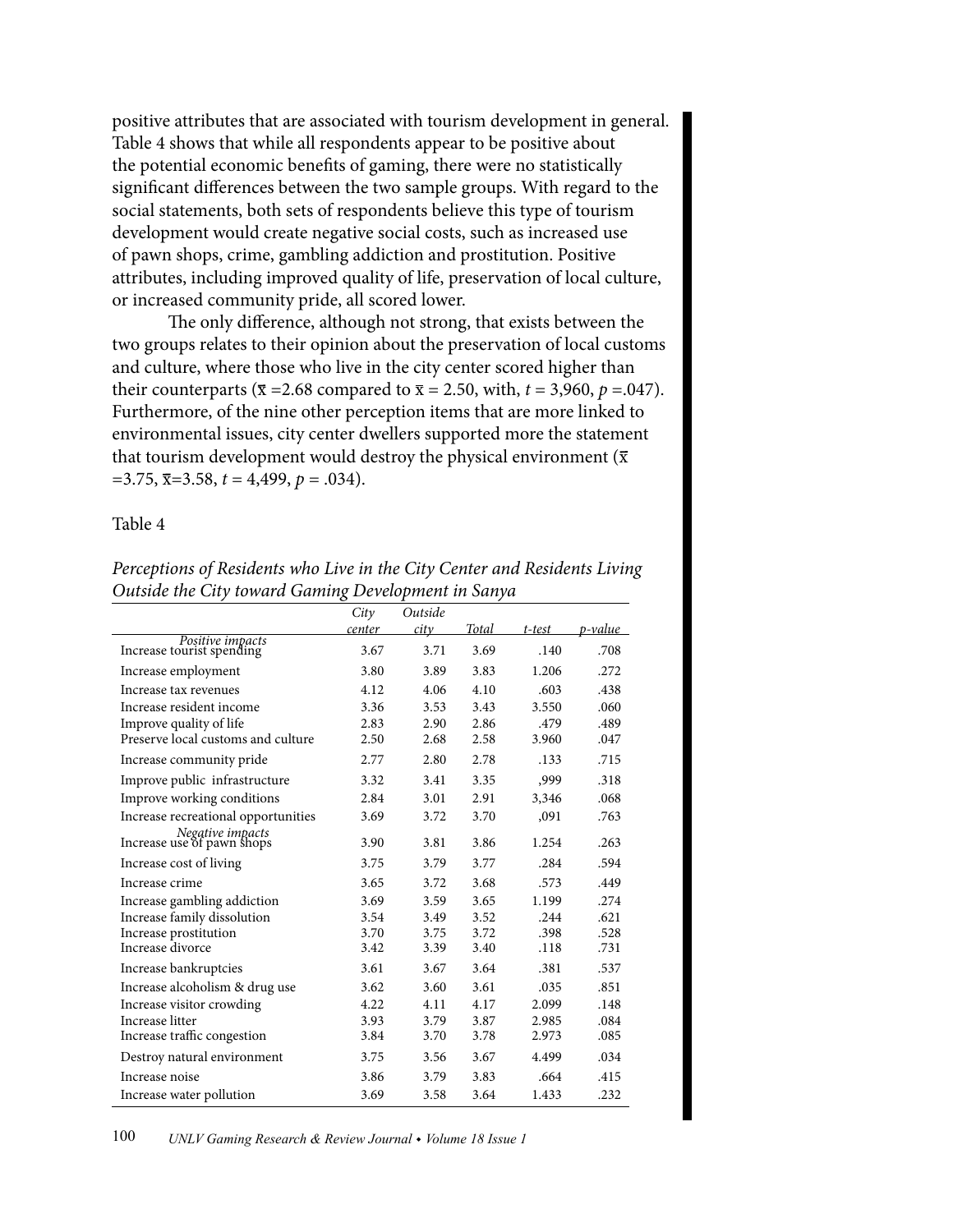## *Perceptions of casino development—short-time and longtime residents*

Some studies find the longer residents live in a destination the more they oppose tourism (Lankford & Howard, 1994; McCool & Martin, 1994; Harrill, 2004). McGehee and Andereck (2004), however, argue that the relationship between community attachment and its influence on resident attitudes is not yet conclusive. The hypotheses here posited that residents who had been living in Sanya for five years or longer were less likely to be positive about gaming development than more recent residents. Table 5 suggests that while both groups seem to agree on the potential economic benefits, recent residents tend to agree more with the statement that residents' income would probably increase from casino development (x= 3.51 compared to x= 3.34, with, *t* = 3,847, *p* =.050). On the other hand, longtime residents believe more strongly that casinos would increase the cost of living ( $\bar{x}$ = 3.86 compared to  $\bar{x}$ = 3.65, with, *t* = 8,487, *p* = 0.04).

Confirming the results of other studies as noted above, shorttime residents scored the positive social aspects slightly higher than their counterparts did (e.g., improve quality of life  $(\overline{x}=2.97$  compared to  $\overline{x}=$ 2.74, with,  $t = 6,391$ ,  $p = .012$ ). The negative items scored higher among longtime residents, including an increase in alcoholism and drug use, where longtime inhabitants scored a mean of 3.71 compared to 3.51 among the others ( $t = 6,130, p = 0.14$ ). The case for other perception items is also similar, in that short-time residents seem to score higher on statements with positive connotations than those that support a negative externality (see Table 5).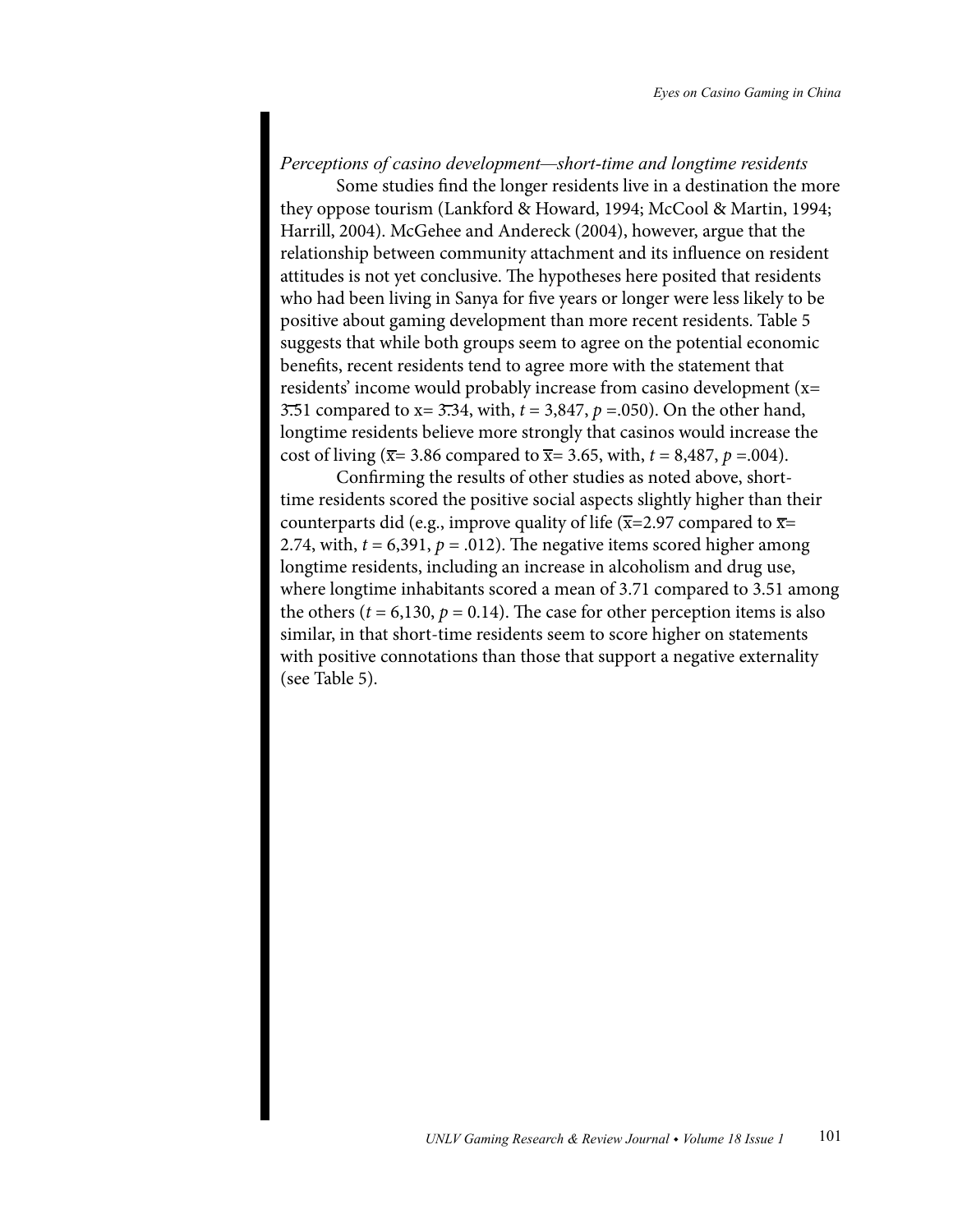# Table 5

# *Perceptions of Recent and Longtime Residents towards Gaming Development in Sanya*

|                                   | Recent    | Longtime  |       |        |         |
|-----------------------------------|-----------|-----------|-------|--------|---------|
| Positive impacts                  | residents | residents | Total | t-test | p-value |
| Increase tourist spending         | 3.71      | 3.66      | 3.69  | .258   | .612    |
| Increase employment               | 3.83      | 3.84      | 3.83  | .010   | .922    |
| Increase tax revenues             | 4.09      | 4.11      | 4.10  | .063   | .803    |
| Increase resident income          | 3.51      | 3.34      | 3.43  | 3.847  | .050    |
| Improve quality of life           | 2.97      | 2.74      | 2.86  | 6.391  | .012    |
| Preserve local customs & culture  | 2.70      | 2.45      | 2.58  | 7.740  | .006    |
| Increase community pride          | 2.80      | 2.76      | 2.78  | .210   | .647    |
| Improve public infrastructure     | 3.33      | 3.38      | 3.35  | .287   | .593    |
| Improve working conditions        | 3.02      | 2.79      | 2.91  | 6.041  | .014    |
| Increase recreational             | 3.81      | 3.59      | 3.70  | 6.740  | .010    |
| opportunities<br>Negative impacts |           |           |       |        |         |
| Increase use of pawn shops        | 3.86      | 3.87      | 3.86  | .027   | .870    |
| Increase cost of living           | 3.65      | 3.89      | 3.77  | 8.487  | .004    |
| Increase crime                    | 3.62      | 3.75      | 3.68  | 2.010  | .157    |
| Increase gambling addiction       | 3.60      | 3.70      | 3.65  | 1.176  | .278    |
| Increase family dissolution       | 3.46      | 3.58      | 3.52  | 1.705  | .192    |
| Increase prostitution             | 3.66      | 3.78      | 3.72  | 2.072  | .150    |
| Increase divorce                  | 3.36      | 3.45      | 3.40  | .967   | .326    |
| Increase bankruptcies             | 3.60      | 3.68      | 3.64  | .830   | .362    |
| Increase alcoholism & drug use    | 3.51      | 3.71      | 3.61  | 6.130  | .014    |
| Increase visitor crowding         | 4.07      | 4.28      | 4.17  | 7.732  | .006    |
| Increase litter                   | 3.74      | 4.01      | 3.87  | 10.267 | .001    |
| Increase traffic congestion       | 3.64      | 3.93      | 3.78  | 12.043 | .001    |
| Destroy natural environment       | 3.51      | 3.84      | 3.67  | 15.526 | .001    |
| Increase noise                    | 3.72      | 3.96      | 3.83  | 7.547  | .006    |
| Increase water pollution          | 3.48      | 3.82      | 3.64  | 14.718 | .001    |

## *Discriminant Analysis*

A Discriminant Analysis (DA) was also conducted. One of the purposes of DA is to investigate differences between groups on the basis of case attributes, indicating which attributes contribute most to group separation. This descriptive technique successively identifies the linear combination of attributes known as canonical discriminant functions (equations) which contribute maximally to group separation. In this case, we are interested in learning which of the variables discriminate the most between tourism workers and non-tourism workers, between those who live in the city center and those who live outside the center, and between longtime residents and short-time residents. The results are presented in the structure matrix table. The SPSS output is enormous, so only the most relevant information is indicated here.

Table 6 provides one way in the DA results of indicating the relative importance of the predictors. Many researchers use the structure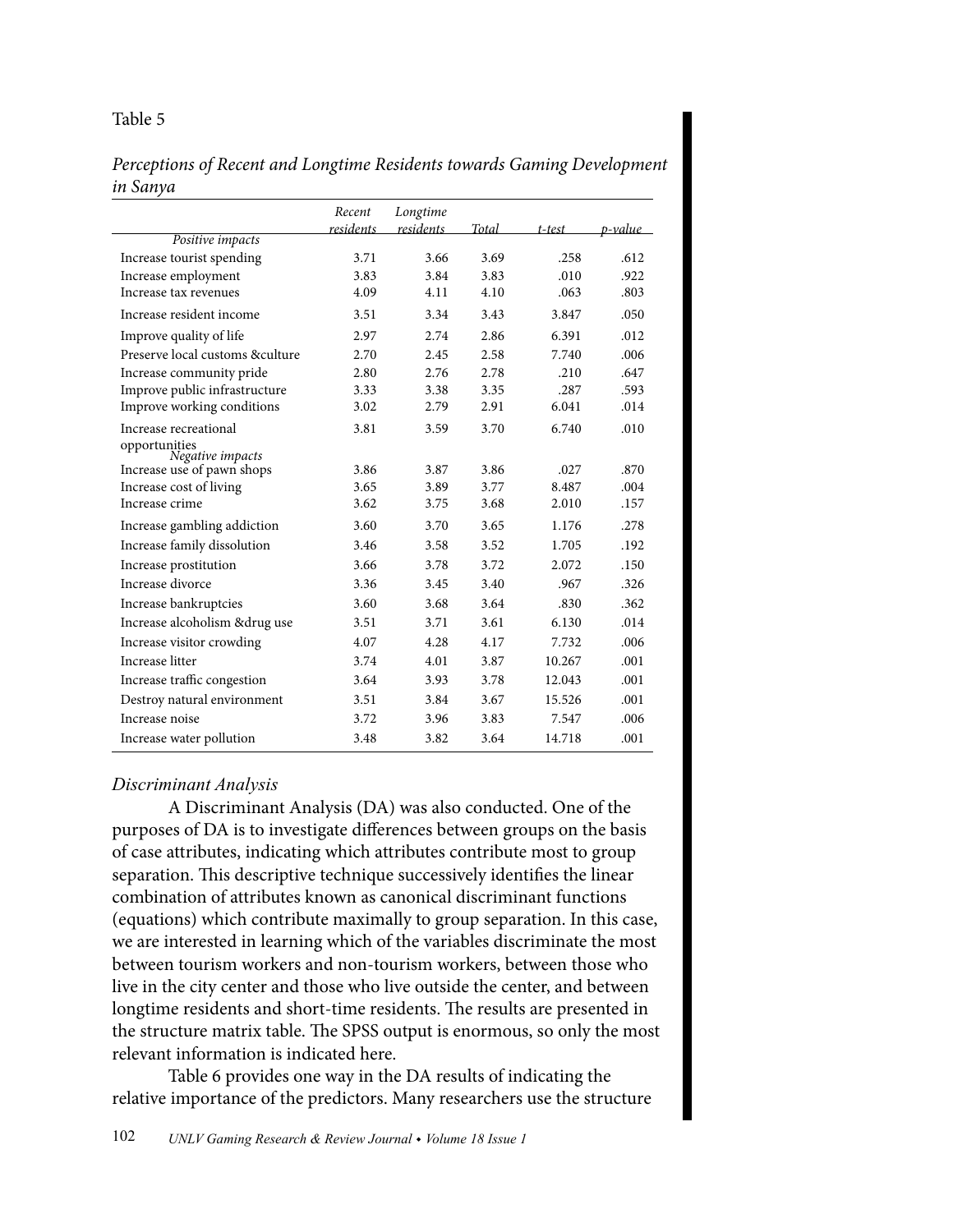matrix correlations because they are considered more accurate than the Standardized Canonical Discriminant Function Coefficients (Agresti, 1996). Wilks' Lambda is the ratio of within-groups sums of squares to the total sums of squares. This is the proportion of the total variance in the discriminant scores not explained by differences among groups. A lambda of 1.00 occurs when observed group means are equal (all the variance is explained by factors other than difference between those means), while a small lambda occurs when within-group variability is small compared to the total variability. A small lambda indicates that group means appear to differ (Hair et al., 1998). The associated significance value indicates whether the difference is significant. Here, the Lambda of 0.847, 0.940, and 0.914 are large, which suggests that the group differences are small. These significant values indicate that the group means appear to differ (Table 6).

## Table 6

| Test of Function(s) 1                   | Wilks'<br>Lambda | <u>Chi-square</u> |    | Sio. |
|-----------------------------------------|------------------|-------------------|----|------|
| Tourism workers v. non-workers          | .847             | 115.722           | 25 | .000 |
| City-center v. non city center dwellers | .940             | 43.326            | 28 | .032 |
| Longtime residents v. recent residents  | .914             | 62.664            | 28 | .000 |

## *Wilks' Lambdas for Discriminant Analyses*

The structure matrix table (Table 7) shows the corelations of each variable with each discriminant function. These Pearson coefficients are structure coefficients, or discriminant loadings. Generally, like factor loadings, 0.30 is seen as the cut-off between important and less important variables (Hair et al., 1998). The table identifies the largest absolute correlations associated with each discriminant function.

Thus, overall only a few variables in the model appear to be important discriminators between the groups, with only three for tourism workers versus their counterparts, namely improve working condition, increase bankruptcy, and increased crime, and two for city and non-city center dwellers. There are, however, more variables that discriminate between longtime and short-time residents, with destroy natural environment, increase water pollution, and increase congestion as the strongest discriminators.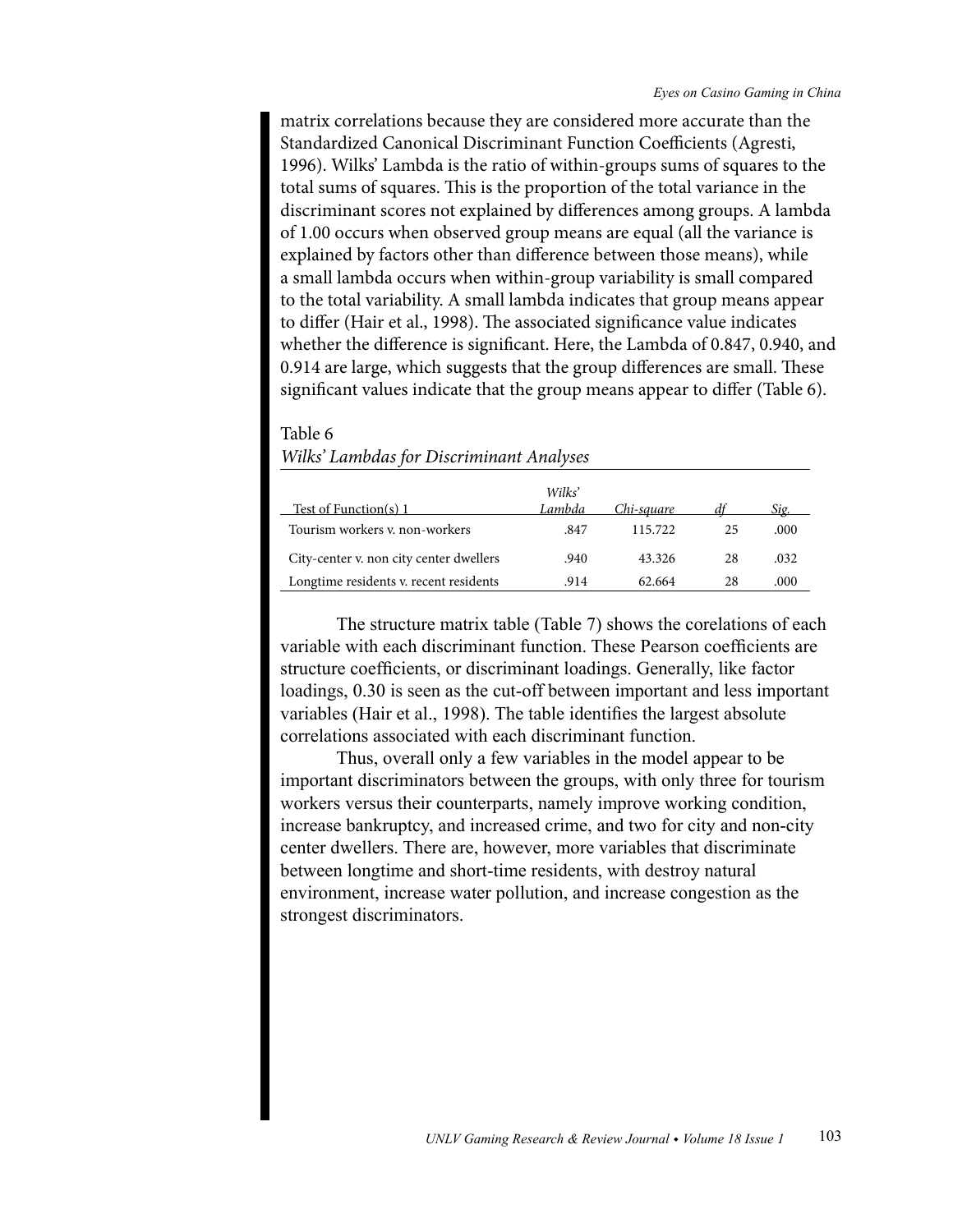# Table 7

| <b>Structure</b><br>Coefficient |
|---------------------------------|
|                                 |
|                                 |
| .466                            |
| .403                            |
| .362                            |
|                                 |
| .323                            |
| .314                            |
|                                 |
| .482                            |
| .469                            |
| .424                            |
| .392                            |
| .356                            |
| $-.340$                         |
| .340                            |
| .336                            |
| .317                            |
| .309                            |
| .303                            |
| .301                            |
|                                 |

*Structure Matrices Table for Discriminant Analyses*

*Note*: Pooled within-groups correlations between discriminating variables and standardized canonical discriminant functions. Variables ordered by absolute size of correlation within function

## **Summary of results and conclusion**

The results of this study support the literature (e.g., Carmichael, 2000; Eadington, 1986; Caneday & Zeiger, 1991) that, generally, residents are somewhat ambivalent towards casino-based tourism development. Support for gaming development depends on perceived economic, social, and environmental benefits and costs (Canaday & Zeiger, 1991; Carmichael, 2000). In this study, support for the potential economic impacts is recognized by residents, while they also seem to hold more negative perceptions regarding the social and environmental impacts of casino gaming. In an exploratory study about Macao residents' perceptions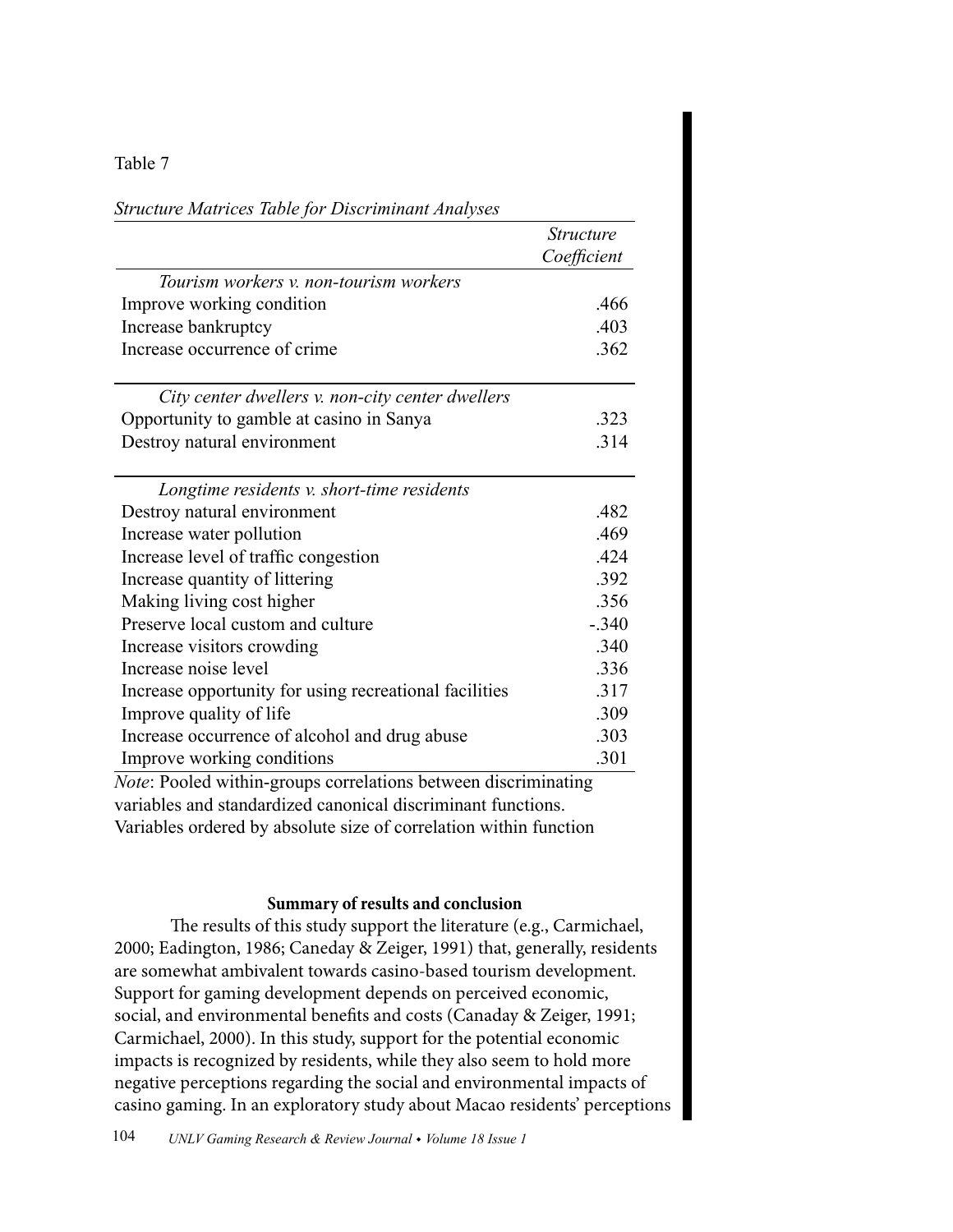of the impact of gaming development (Kwan & McCartney, 2005), perception items with the highest score are similar to those in this study, and relate to economic benefits; whereas those with a lower score relate to environmental and social costs.

Not all residents hold the same perceptions. It has been recognized that tourism development is usually justified on the basis of perceived benefits and costs. Perceptions are influenced by socio-demographic characteristics (Spears & Boger, 2003), the length and place of residence (Sheldon & Var, 1984), and personal factors (Pizam, 1978; Kwam & McCarthy, 2005). This study found differences in perception between groups, and these need to be taken into consideration for enlightened and strategic decision-making.

Tourism workers believe that gaming would increase community pride, and increase recreational opportunities in the community. Comparatively, non-tourism workers think that casino establishment would increase crime, addiction, family dissolution, divorce, and bankruptcy rates. The variables which discriminate the most between these two groups are 'improve working conditions', 'increase bankruptcy', and 'increase occurrence of crime'.

Recent residents believe that casinos would increase income, preserve culture, improve employees working conditions, increase recreational opportunities, and improve quality of life. Long-time residents, however, think that the opening of casinos would increase the cost of living in the community, alcohol and drug-use, visitor crowding, litter in the streets, traffic congestion, noise and pollution levels, as well as destroy the natural environment. The most discriminating variables between these two groups are 'destroy natural environment', 'increase water pollution', 'increase traffic congestion', and ''increase littering'. The Discriminant Analysis shows that only a few variables discriminate between the sample groups. Results suggest that more attention should be given to the environmental aspects of casino gaming.

## *Implications*

The literature is divided on the socio-economic benefits and costs a casino brings to a community (Moufakkir & Holecek, 2012). The rationale for undertaking resident attitude surveys during or after tourism development in general or for a specific tourism development strategy is to assess the perceived benefits and costs of the strategy with the objective of controlling its direction towards a more favorable outcome (Kwan & McCartney, 2004). The purpose for conducting such a survey prior to the proposed development is either to adopt the strategy as a benefit to the community or reject it and select a more favorable one. While such an evaluation for a tourism development proposal is difficult because of different local variables (Pizam, 1978; Liu & Var, 1986; Sheldon & Var; 1984; Perdue, Long, & Allen, 1987; Ayres, 2000), the case with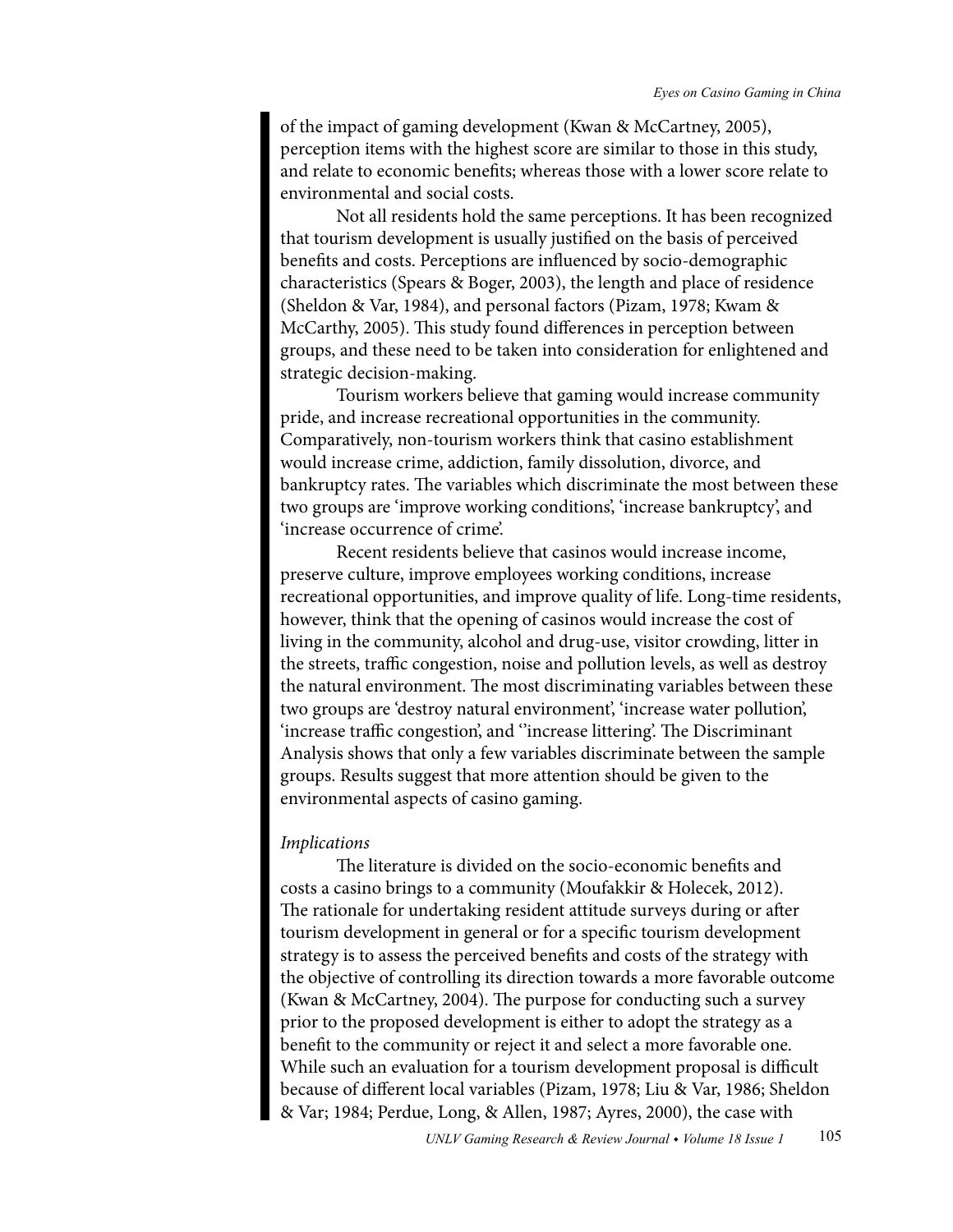casino gaming development is even more problematic because so many controversies revolve around gambling (Moufakkir & Holecek, 2012; Timothy & Tsai 2008).

Gambling-based controversies can help destination planners and managers learn from the mistakes and successes of others. Resident attitude surveys are crucial in providing decision-making data about the feelings of residents. Sanya residents seem to be undecided, or unconvinced, although this might have little relevance to the reality of economic and political life on the ground. In China, these results bear unique and interesting implications. For the most part, decisions are made not at local levels, but rather at national and provincial levels and typically imposed on lower-order governments and communities (Ensereink & Koppenjan, 2007; He, 2003). Much participatory planning and development in China has been, and continues to be, tokenistic with higher-order officials 'consulting' residents and lower-order administrators without seriously taking their concerns to heart, although this appears to be on the cusp of change (Bao & Sun, 2007; Timothy, 2007). In light of this change, national and provincial leaders ought to heed the concerns of local residents, even though there is a tradition in Chinese culture and under communism of conformity with ruling classes (Farh, Zhong & Organ, 2004). Utilizing local concerns and recommendations by the people who live in the destination will build goodwill and help tourism to develop in ways that are in line with local mores and social networks.

Promoting tourist destinations rarely finds success without the support of local residents (App, 1992). Support for gaming depends on how the host population perceives the impacts of casino development (Giacopassi et al., 2001). If the concern is gaining support for gaming, then pro-development campaigns should target citizens who do not work in tourism. The focus of these should be how gaming will contribute to the working conditions of tourism employees and how crime and other social ills will be mitigated. Given the results for people living near the proposed development versus the others, as well as long-term residents, urban planners should consider environmentally-friendly, casino-based facilities and amenities. Planners and managers should be sensitive to the environmental concerns of those residents and should communicate what they are doing to minimize the impact of development on the environment to reduce opposition based on environmental concerns.

Positioning casino gaming development in the minds of residents does not necessarily mean that it will be a success. Despite the proliferation of casinos and the popularity of gaming, casino gaming remains a contested economic development activity. The American National Gambling Impacts Study Commission (NGISC, 1999) unanimously acknowledged the complexity of gambling issues, and noted that "along with the real benefits of gambling come equally undeniable and significant costs" (p. 72). These impacts need to be monitored.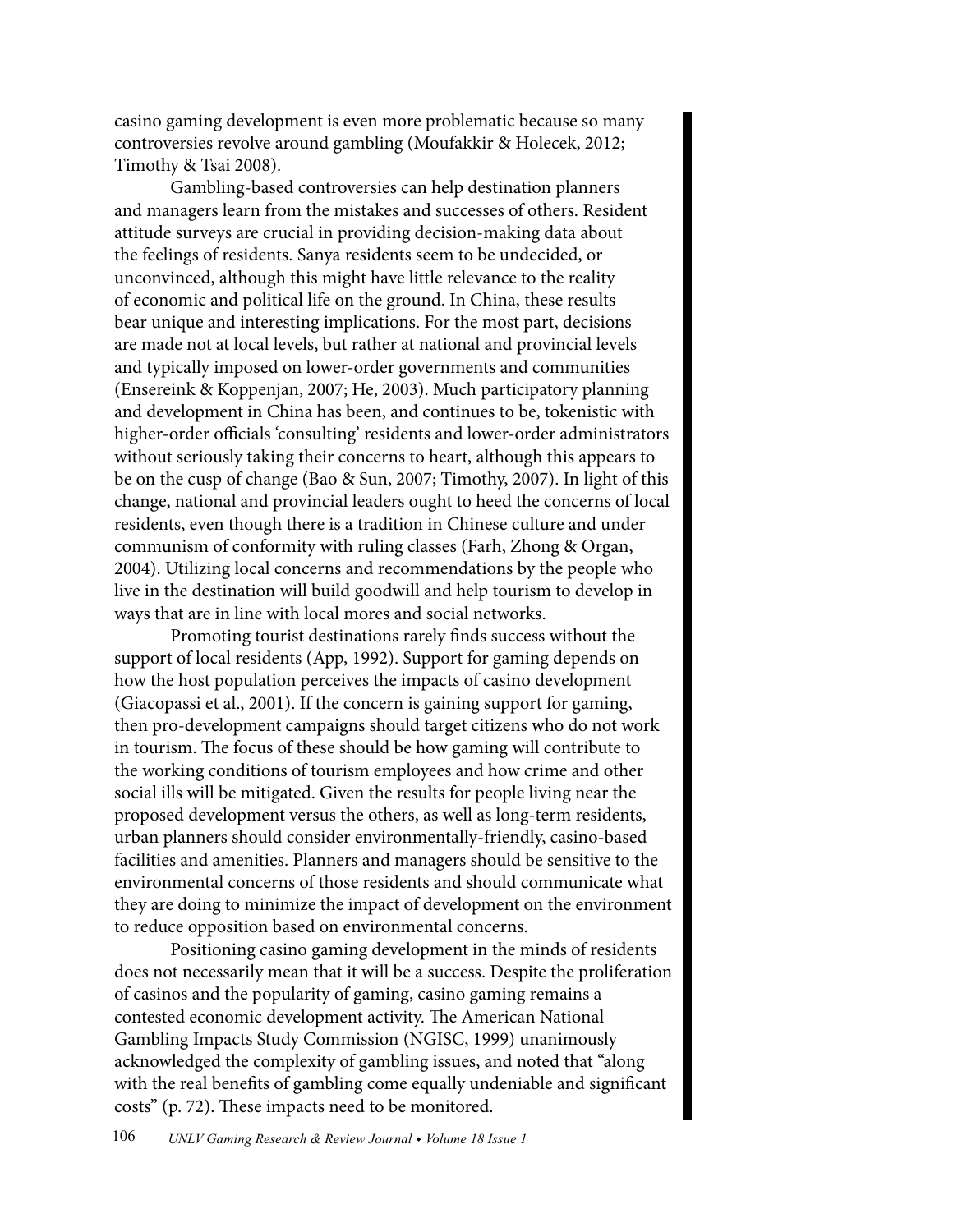Gaming communities differ from one another and from nongaming communities. Their success may depend on whether local casinos constitute a "destination casino", which offers gambling within a megaresort context with accommodations, retail, meeting facilities, and dining and entertainment opportunities. Not all casinos are equally successful business ventures, and not all casino developers keep their promises to the community (Moufakkir, 2005).

Besides residents' attitudes, the successes or failures of casinos may be determined by management practices, marketing activities, competition, and government regulations. The case for supporting gaming will then rest on enlightened decisions and policies based not only on the benefits and costs of the proposed gaming development, but also on the consideration of other economic alternatives. Residents' attitudes may change following the life cycle and development stage of the economic activity or destination, as well as its successes or failures. If further development produces apparent benefits, residents' attitudes might also change. If more costs become apparent, then optimists or reserved optimists about the proposed development might change into skeptic residents (Kwan & McCartney, 2005). Therefore more research is continuously needed to anticipate change and foresee the consequences.

## *Limitations and suggestions for future research*

We were not able to provide a response rate to judge the representativeness of the sample. A residents' attitude study about gaming impact in Macau by (Kwan & McCartney, 2005) resulted in a response rate of 74.6%. Sanya's population is more than 524,000 comprising some 20 nationalities, including Han, Li, Miao, and Hui. Different populations may have different perceptions. Also, as stated earlier, tourism workers were more responsive to the questionnaire than their counterparts, and therefore responses may suffer from social desirability. Respondents, however, were assured confidentiality and anonymity, a strategy that reduces social desirability bias. A self-administered questionnaire, mail, or Internet survey, or a combination of survey modes may offer less contaminated results (Nederhof, 1985). More research is needed among different stakeholders on Hainan Island, including people in the resort areas and in other parts of the island where tourism is not well developed, to understand broader community perspectives on gambling and its future potential.

Kwan and McCartney (2005) have developed clusters based on residents' beliefs about gaming in Macao. They pointed out that concerned residents can be categorized into *optimists*, *reserved optimists*, *neutral*, and *skeptics*. Identifying these can help in decision-making. A similar study profiling clusters by demographic variables "could help authorities and casino operators label various stakeholder groups at various stages of gaming development" (p. 185). This can help in selecting appropriate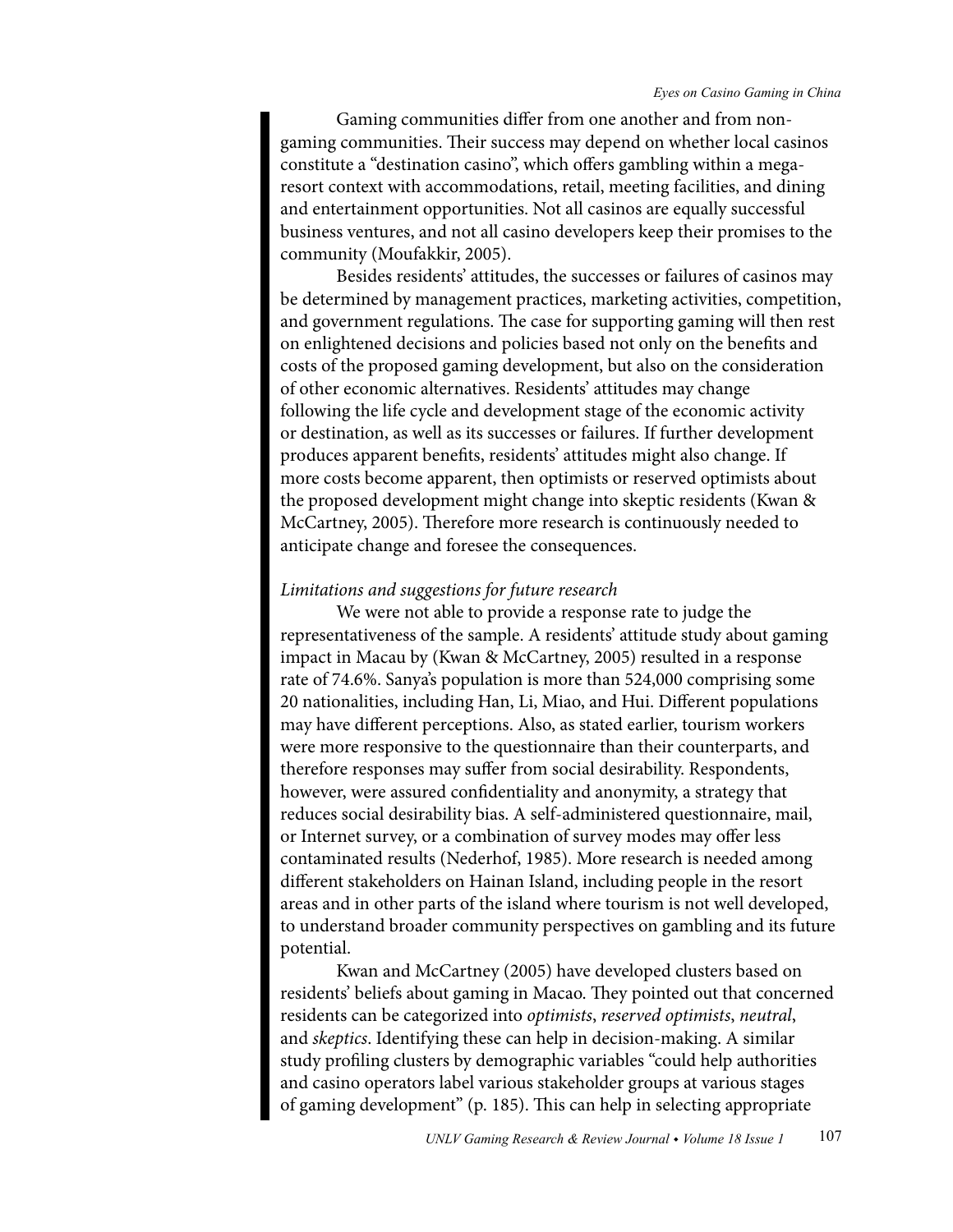marketing or educational strategies targeting different stakeholders, with the objective to reinforce or alter perceptions.

# **References**

- Agresti, A. (1996). *An Introduction to Categorical Data Analysis*. Hoboken, NJ: Wiley.
- Andereck, K. L., & Vogt, C. A. (2000). The relationship between residents' attitudes toward tourism and tourism development options. *Journal of Travel Research, 39*(1), 27-36.
- Ashton, H., & Korpi, L. (2008). *Australian casinos: Responsible gambling initiatives, 1999-2008.* London: Gambling Compliance**.**
- Ap, J. (1990). Residents' perceptions research on the social impacts of tourism. *Annals of Tourism Research, 17*(4), 610-616.
- Ap, J. (1992). Residents' perceptions on tourism impacts. *Annals of Tourism Research, 19*(4), 665-690.
- Baldacchino, G., & Tsai, H. M. (2014). Contested enclave metageographies: The offshore islands of Taiwan. *Political Geography, 40*, 13-24.
- Bao, J., & Sun, J. (2007). Differences in community participation in tourism development between China and the West. *Chinese Sociology & Anthropology, 39*(3), 9-27.
- Blaszczynski, A., & Farrell, E. (1998). A case series of 44 completed gambling-related suicides. *Journal of Gambling Studies, 14*(2), 93- 109.
- Blaszczynski, A., Huynh, S., Dumlao, V. L., & Farrell, E. (1998). Problem gaming within a Chinese speaking community. *Journal of Gambling Studies, 14*(4), 359-380.
- Blume, C. (2008, June 9). Survey says Asia's gaming revenue likely to surpass that of US by 2012. Retrieved on September 16, 2013, from http://NewsVOAcom
- Braunlich, C. G. (1996). Lessons from the Atlantic City casino experience. *Journal of Travel Research, 34*(3), 46-56.
- Browne, M., & Kubasek, N. (1997). Should we encourage expansion of the casino gaming industry? *Review of Business*, *18*(3), 9-14.
- Caneday, L., & Zeiger, J. (1991). The social, economic, and environmental costs of tourism to a gambling community as perceived by its residents. *Journal of Travel Research, 30*(2), 45-49.
- Carmichael, B. (2000). A matrix for resident attitudes and behaviours in a rapidly changing tourist area. *Tourism Management, 21*(6), 601-611.
- Carmichael, B. (2001). Casinos, communities and sustainable economic development. In *Tourism recreation and sustainability*, edited by S.F. McCool and R.N. Moisey. Wallingford: CABI, pp. 217-231.
- Casino City. (2002). Macau bets future on China: Asian highrollers*. Casino City Newsletter, 3*(86), 2.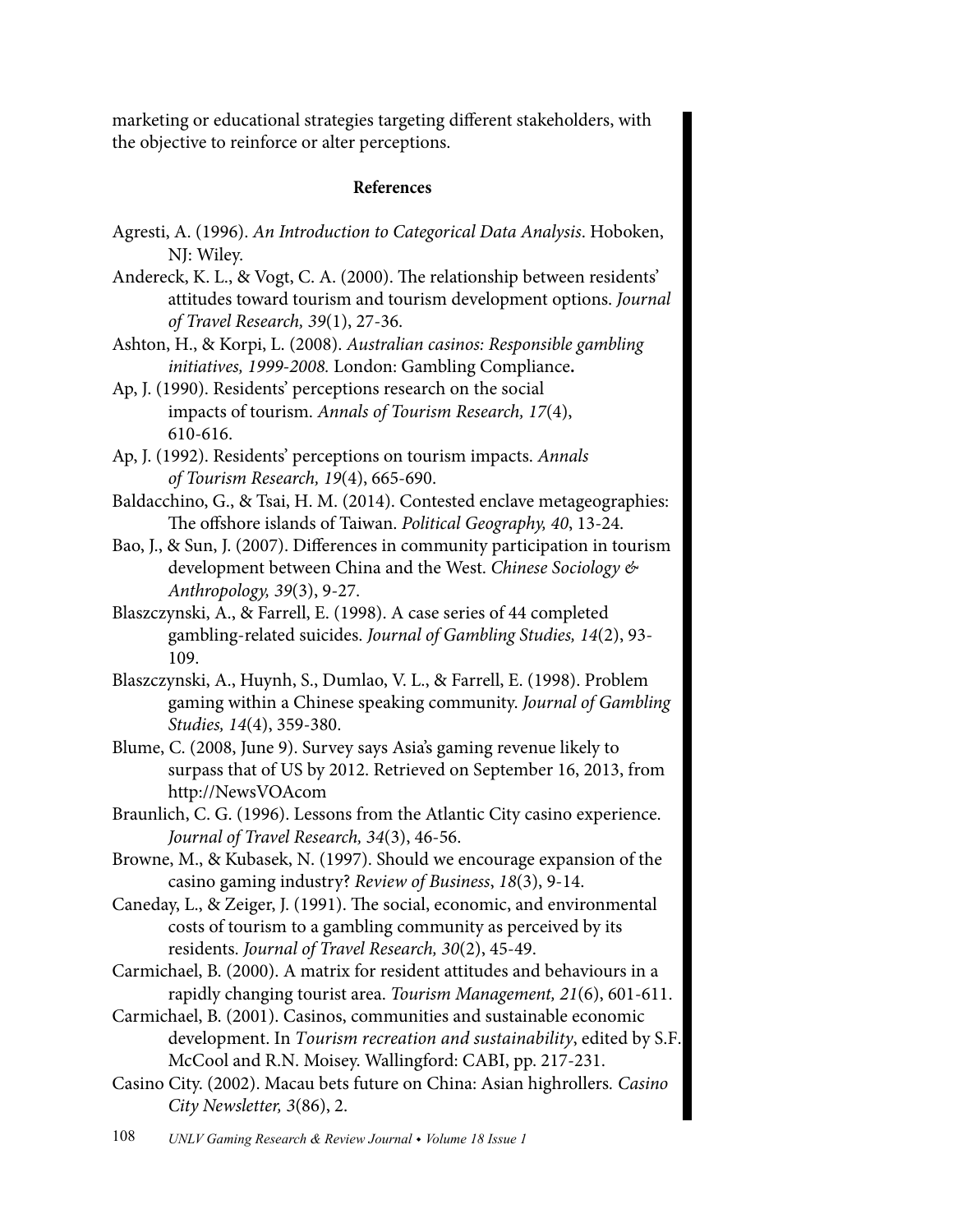- Chhabra, D. (2007a). Exploring social exchange theory dynamics in Native American casino settings. *UNLV Gaming Research & Review Journal, 11*(2), 31-48.
- Chhabra, D. (2007b). Gendered social exchange theory variations across the life span in casino settings. *Anatolia, 18*(1), 145-152.
- China Post (2013). Matsu population jumps after casino referendum. *The China Post*, 28 January, 2013. Retrieved on March 19, 2014, from http://www.chinapost.com.tw/taiwan/local/offshoreislands/2013/01/28/368728/Matsu-population.htm
- Davis, D., Allen, J. & Cosenza, J. (1988). Segmenting local resident by their attitudes, interest, and opinions toward tourism. *Journal of Travel Research*, *27*, 2-8.
- Easterling, D. (2004). The residents' perspective in tourism research: A review and synthesis. *Journal of Travel and Tourism Marketing, 17*(4), 45-62.
- Eadington, W. R. (1999). The spread of casinos and their role in tourism development. In D. G. Pearce & R. W. Butler, *Contemporary issues in tourism development* (pp. 127-143). Abingdon: Routledge.
- eChinacities. February 19, 2013. First mainland casino "concept opens" in Sanya Resort. Retrieved on September 16, 2013, from [http://www.](http://www.echinacities.com/news/First-Mainland-Casino-Concept-Opens-in-Sanya-Resort) [echinacities.com/news/First-Mainland-Casino-Concept-Opens-in-](http://www.echinacities.com/news/First-Mainland-Casino-Concept-Opens-in-Sanya-Resort)[Sanya-Resort](http://www.echinacities.com/news/First-Mainland-Casino-Concept-Opens-in-Sanya-Resort)
- Ensereink, B., & Koppenjan, J. (2007). Public participation in China: Sustainable urbanization and governance. *Management of Environmental Quality, 18*(4), 459-474.
- Farh, J. L., Zhong, C. B., & Organ, D.W. (2004). Organizational citizenship behavior in the People's Republic of China. *Organization Science, 15*(2), 241-253.
- Felsenstein D. & Freeman D. (1998). Simulating the impacts of gambling in a tourist location: Some evidence from Israel. *Journal of Travel Research, 37*(2), 145-155.
- Fredline, E., & Faulkner, B. (2000). Host community reactions: A cluster analysis. *Annals of Tourism Research, 27*(3), 763-784.
- Faulkner, B. & Tideswell, C., 1997. A Framework for monitoring community impacts of tourism. *Journal of Sustainable Tourism, 5*(1), 3-28.
- Gaming Inspection and Coordination Bureau. (2013). Gaming statistics. Retrieved on September 16, 2013, from [http://www.dicj.gov.mo/](http://www.dicj.gov.mo/web/en/information/DadosEstat/2013/content.html#n5) [web/en/information/DadosEstat/2013/content.html#n5](http://www.dicj.gov.mo/web/en/information/DadosEstat/2013/content.html#n5)
- Garrod, F., & Fyall, A. (1998). Beyond the rhetoric of sustainable tourism? *Tourism Management, 19*(3), 199-212.
- Gazel, R. (1998). The economic impacts of casino gambling at the state and local levels. *Annals of the American Academy of Political and Social Science, 556*(1), 66-84.
- Getz, D. (1994). Resident attitudes toward tourism: A longitudinal study of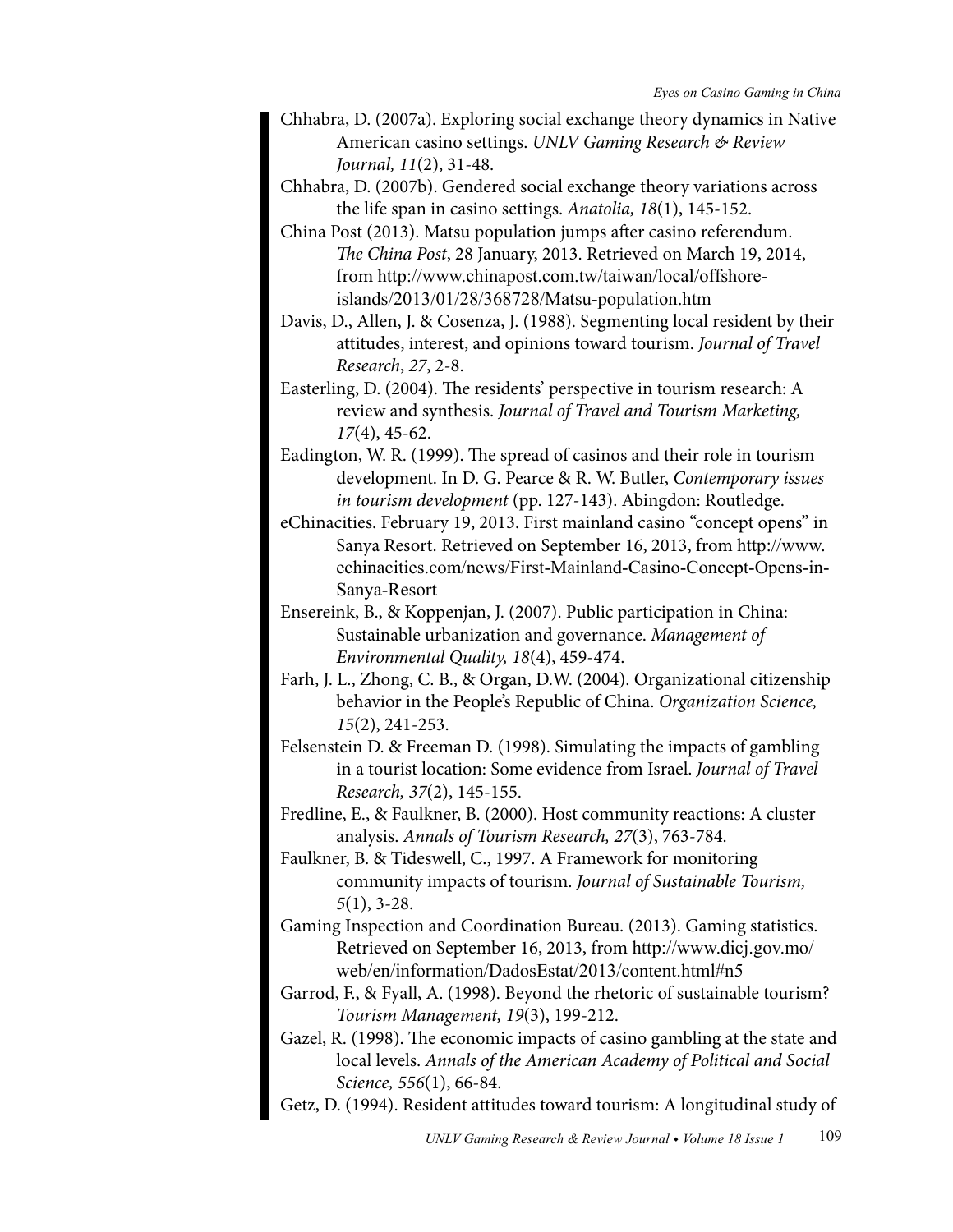the Spey Valley, Scotland. *Tourism Management, 15*(4), 247-258.

Giacopassi, D., Stitt, B. G., & Nichols, M. (2001). Community perception of casino gambling's effect on crime in new gambling jurisdictions. *Justice Professional, 14*, 151-70.

Global Gaming Outlook. *The casino and online gaming market to 2015*. Retrieved on September 26, 2013, from [www.pwc.com/e&m](http://www.pwc.com/e&m)

Goldman, A. (2006). You bet there's a problem. When addicted gamblers lose, crime wins. *Las Vegas Sun*. Retrieved on November 25, 2007, from [http://www.lasvegassun.com/sunbin/stories/sun/2006/](http://www.lasvegassun.com/sunbin/stories/sun/2006/jul/27/566633920.html?problem gambling) [jul/27/566633920.html?problem%20gambling](http://www.lasvegassun.com/sunbin/stories/sun/2006/jul/27/566633920.html?problem gambling)

Goodman, R. (1994). *Legalized gambling as a strategy for economic development*. Northampton, MA: United States Gambling Study.

Grinols, E. L., & Mustard, D. B. (2006). Casinos, crime and community costs. *Review of Economics and Statistics*, *88*(1), 28-45.

Jurowski, C., & Gursoy, D. (2004). Distance effect on residents' attitudes towards tourism. *Annals of Tourism Research, 31*(2), 296-312.

Hair, J. F., Anderson, E., Tatham, R. L., & Black, W.C. (1998). *Multivariate Analysis*. London: Prentice-Hall.

Haralambopoulos, N., & Pizam, A. (1996). Perceived impacts of tourism: The case of Samos. *Annals of Tourism Research, 23*(3), 503-526.

Harrill, R. (2004). Residents' attitudes toward tourism development: A literature review with implications for tourism planning*. Journal of Planning Literature, 18*(3), 251–266.

Harrill, R., Uysal, M., Cardon, P.W., Vong, F., & Dioko, L. (2011). Resident attitudes towards gaming and tourism development in Macao: Growth machine theory as a context for identifying supporters and opponents. *International Journal of Tourism Research, 13*(1), 41-53.

He, B. (2003). The theory and practice of Chinese grassroots governance: Five models. Japanese. *Journal of Political Science, 4*(2), 293-314.

Henderson, J. (2006). Betting on casino tourism in Asia: Singapore's integrated resorts. *Tourism Review International, 10*(3), 169-179.

Hsu, C. H. C. (2006). *Casino industry in Asia Pacific: Development, operation, and impact*. New York: Haworth.

Janes, P. L., & Collison, J. (2004). Community leader perceptions of the social and economic impacts of Indian gaming. *UNLV Gaming Research & Review Journal, 8*(1), 13-30.

Jurowski, C. (1994). The interplay of elements affecting host community resident attitudes toward tourism: A path analytic approach. PhD dissertation. Virginia Polytechnic Institute and State University.

Jurowski, C., Uysal, M., & Williams, D. (1997). A theoretical analysis of host community resident reactions to tourism. *Journal of Travel Research, 36*(2), 3-11.

Kaltenborn, B. P., Andersen, O., Nellemann, C., Bjerke, T., & Thrane, C. (2008).Resident attitudes towards mountain second-home tourism development in Norway: The effects of environmental attitudes.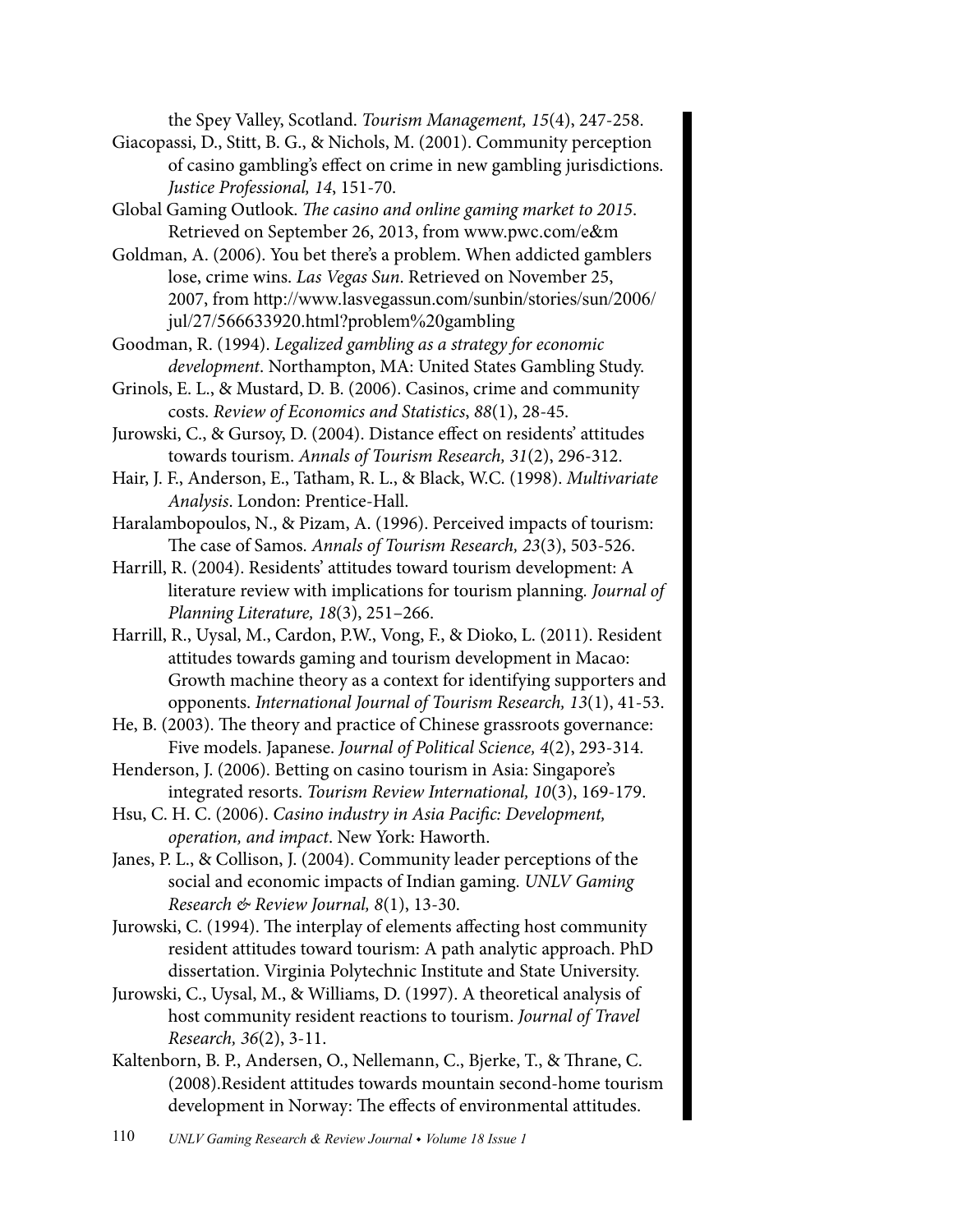*Journal of Sustainable Tourism, 16(6)*, 664-680.

- Kang, S., & Hsu, C. H. C. (2000). Outlook in the 21st century. *Department of Hotel Restaurant Institution, 21*(2), 15–17.
- Kang, S. K., Lee, C., Yoon, Y., & Long, P. T. (2008). Resident perception of the impact of limited-stakes community-based casino gaming in mature gaming communities. *Tourism Management, 29*(4), 681– 694.

Kareem, J. (2011). *Inside Asian gaming.* Macau: Must Read Publications.

- Kassinove, J. I. (1998). Development of the gambling attitude scales: Preliminary findings*. Journal of Clinical Psychology, 54*(6), 763–771.
- Koh, W. (2004). *An integrated resort-casino for Singapore: Assessing the economic impact*. Singapore: Institute of Policy Studies.
- Kwan, A. V. C., & Mccartney, C. (2005). Mapping resident perceptions of gaming impact. *Journal of Travel Research, 44*(2005), 177-187.

Lankford, S., & Howard, D. (1994). Developing a tourism impact attitude scale. *Annals of Tourism Research, 21*(1), 121-139.

Lee, C., Kim, S., & Kang, S. (2003). Perceptions of casino impacts: A Korean longitudinal study*. Tourism Management, 24*(1), 45-55.

- Lee, C-K., Kang, S., Long, P., & Reisinger, Y. (2010). Residents' perceptions of casino impacts: A comparative study. *Tourism Management, 31*(2), 189-201.
- Lee, T. J. (2011). The economic impact of opening a gaming venue in Australia. *Tourism Economics, 17*(2), 457-464.
- Liu, C. J., Sheldon, P. J., & Var, T. (1987). Resident perception of the environmental impacts of tourism. *Annals of Tourism Research, 14*, 17-37.
- Liu, C. J., & Var, T. (1986). Resident attitudes toward tourism impacts in Hawaii. *Annals of Tourism Research, 13*(2), 193-214.
- Marshall, L. H., & Rudd, D. P. (1996). *Introduction to casino and gaming operations*. Englewood Cliffs, NJ: Prentice Hall.
- Mason, P., & Cheyne, J. (2000). Residents' attitudes to proposed tourism development*. Annals of Tourism Research, 27*(2), 391-411.
- Mattern, M. (1996). The Powwow as a public arena for negotiating unity and diversity. *American Indian Culture and Research Journal, 20*(4), 183-201.
- Mazón, T., Huete, R., & Mantecón, A. (2009). Tourism dependence and host community perceptions. Notes on the social exchange theory. [Revista Encontros Científicos - Tourism & Management Studies](http://www.scielo.gpeari.mctes.pt/scielo.php?script=sci_serial&pid=1646-2408&lng=pt&nrm=iso), Encontros Científicos n.5 Faro 2009. Retrieved on September 14, 2013, from [http://www.scielo.oces.mctes.pt/scielo.php?pid=S1646-](http://www.scielo.oces.mctes.pt/scielo.php?pid=S1646-24082009000100003&script=sci_arttext) [24082009000100003&script=sci\\_arttext](http://www.scielo.oces.mctes.pt/scielo.php?pid=S1646-24082009000100003&script=sci_arttext)
- McCool, S., & Martin, S. (1994). Community attachment and attitudes toward tourism development. *Journal of Travel Research, 32*(3), 29- 34.
- McGehee, N., & Andereck, K. (2004). Factors predicting rural residents'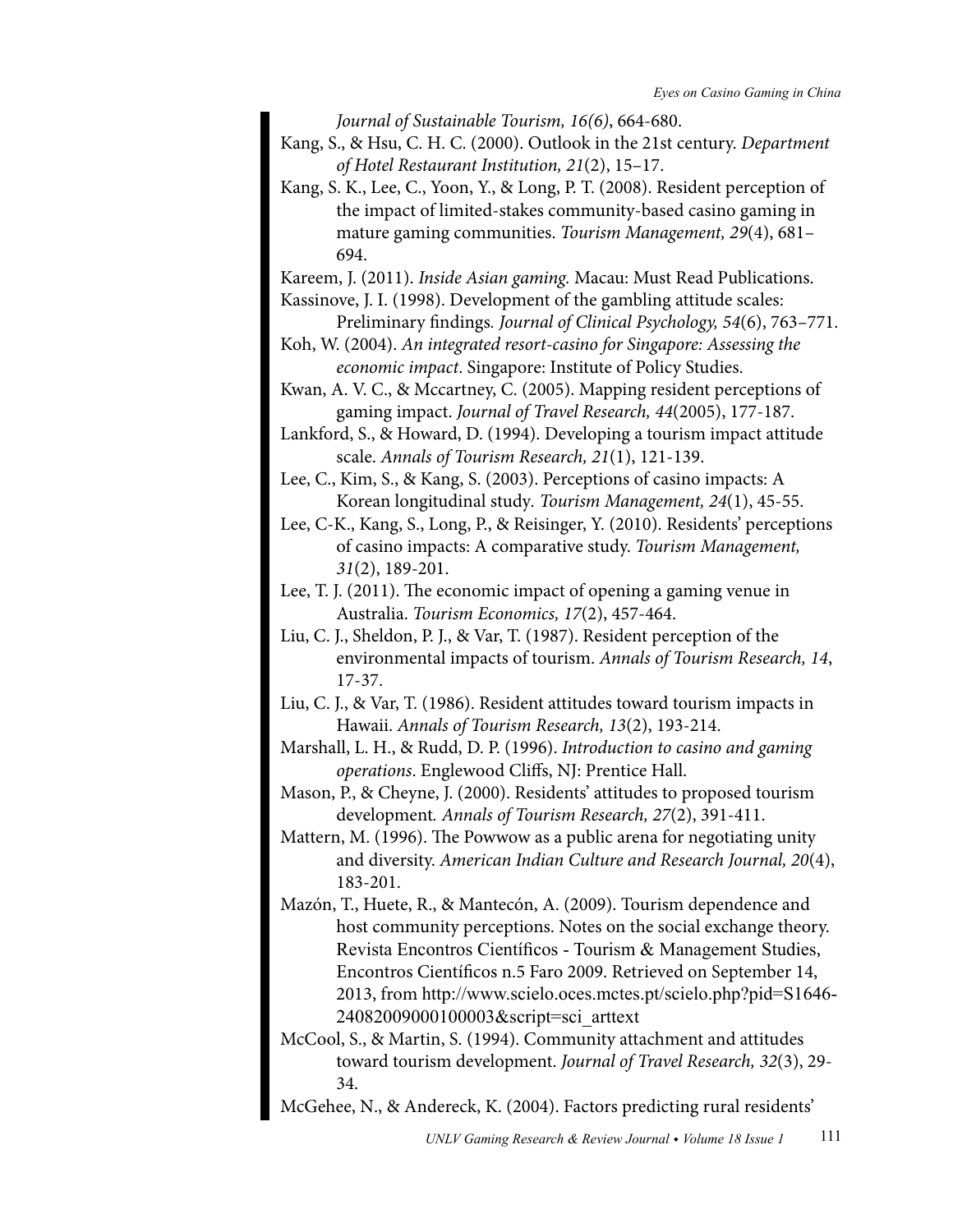support of tourism. *Journal of Travel Research, 43*(2), 131-140.

- Milman, A., & Pizam, A. (1988): Social impacts of tourism on central Florida. *Annals of Tourism Research, 15*(2), 191-204.
- Moufakkir, O. (2002). *Changes in selected economic and social indicators associated with the establishment of casinos in the City of Detroit: A Case Study.* Unpublished Doctoral Dissertation, East Lansing, Michigan: Michigan State University.
- Moufakkir, O. (2005). An assessment of crime volume following casino gaming development in the city of Detroit. *UNLV Gaming Research and Review Journal, 9*(1), 15-28.
- Moufakkir, O., & Holecek, D. (2012). Gaming in the USA: Historical development, controversies and current status. In O. Moufakkir & P. M. Burns (Eds.), *Controversies in Tourism* (pp. 125-143). Wallingford, UK: CABI.
- Murphy, P. E. (1981). Community attitudes to tourism: A comparative analysis. *Tourism Management, 2*(3), 188-195.
- Murphy, P. E. (1985). *Tourism: A community approach*. London: Methuen.
- Nederhof, A. J. (1985). Methods of coping with social desirability bias: A review. *Journal of Social Psychology, 15*, 263-280.
- O'Flahertie, S. (1995). Casinos are the next big thing. *Asian Business Review, (February),* 70.
- Oviedo-Garcia, M., Castellanos-Verdugo, M., & Martin-Ruiz, D. (2008). Gaining residents' support for tourism and planning. *International Journal of Tourism Research, 10*(2), 95-109.
- Park, M., & Stokowski, P. A. (2011). Casino gaming and crime: Comparisons among gaming counties and other places. *Journal of Travel Research, 50*(3), 289-302.
- Perdue, R., Long, P., & Allen, L. (1990). Resident support for tourism development. *Annals of Tourism Research, 17*(4), 586-599.
- Perdue, R. R., Long, P. T. ,& Kang, Y. S. (1995). Resident support for gambling as a tourism development strategy. *Journal of Travel Research, 34*(3), 3-11.
- Phillips, D. P. (2007). Elevated suicide levels associated with legalized gambling. *Suicide and Life-Threatening Behavior, 27*(4), 373-378.
- Piner, J. M., & Paradis, T. W. (2004). Beyond the casino: Sustainable tourism and cultural development on Native American lands. *Tourism Geographies*, *6*(1), 80-98.
- Pizam, A. (1978). Tourism impacts: The social costs of the destination community as perceived by its residents. *Journal of Travel Research, 16*(4), 8-12.
- Prentice, R. (1993). Community-driven tourism planning and residents' preferences. *Tourism Management, 14*, 218-27.
- Reece, W. S. (2010). Casinos, hotels, and crime. *Contemporary Economic Policy, 28*(2), 145-161.
- 112 *UNLV Gaming Research & Review Journal Volume 18 Issue 1*